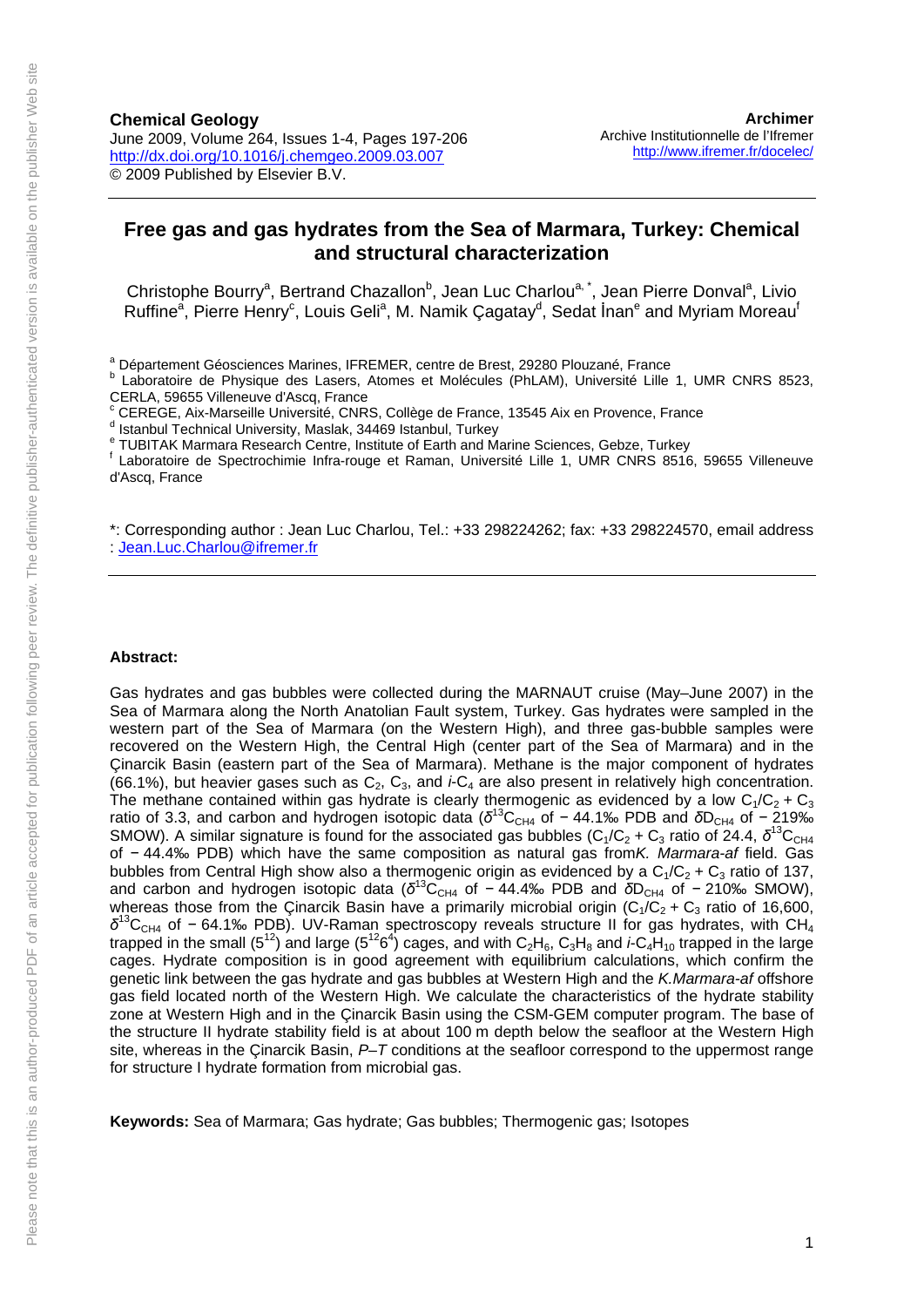# **1. Introduction**

Hydrocarbon gases, mainly methane, originating from the decomposition of organic matter by biochemical and thermal processes are common in marine sediments. Seafloor manifestations of hydrocarbon gas expulsions are observed on continental shelves and slopes worldwide, and are designated as cold seeps (Judd and Hovland, 2007; Juniper and Sibuet, 1987). Cold seeps are often associated with various seabed surface features such as pockmarks, mud volcanoes, mud diapirs (e.g. Dimitrov and Woodside, 2003; Judd and Hovland, 2007; Juniper and Sibuet, 1987; Le Pichon et al., 1990), or with active faults (e.g. Henry et al., 2002; Trehu et al., 1999; Zitter et al., 2008). However, when conditions of low temperature and high pressure coexist in sediments, gas and water can form a gas hydrate, a crystalline compound with a well-defined structure that consists of a cage network of water molecules with hydrocarbon guests trapped inside the cages. P-T conditions required to initiate the hydrate formation and to stabilize its structure are encountered in marine sediments, mainly in deep waters along continental margins and to a lesser extent in polar regions associated with permafrost (Kvenvolden and Lorenson, 2001). Since the first discovery of natural gas hydrates in permafrost (Makogon, 1965) and in oceanic sediments (Yefremova and Zhizhchenko, 1974), new gas hydrate sites are discovered regularly. However, to date, only 26 sites (reviewed by Sloan and Koh, 2008) could be sampled, partly due to their instability at ambient temperature and to the technological difficulties to recover natural solid samples at high depth.

 Natural gas hydrates can form different crystalline structures depending on the nature and size of the guest molecules. Two hydrate structures, I and II, have been recognized since about 1952 (Claussen, 1951; Pauling and Marsh, 1952; Von Stackelberg and Müller, 1951), and a third structure, H, has been discovered by Ripmeester et al. (1987). Structure I is the most common conformation **(**Sloan, 1998) and consists in a body-centered cubic structure organized in two small cages (SC) (pentagonal dodecahedral) and six large cages (LC) (tetracaidecahedral) (McMullan and Jeffrey, 1965). The cages of the structure I are just large enough to include small hydrocarbons, methane and ethane, and non-hydrocarbons such as  $N_2$ ,  $CO_2$  or  $H_2S$ . Structure II (sII) consists of sixteen small cages (pentagonal dodecahedral) and eight large cages (hexacaidecahedral) (Mak and McMullan, 1965). Methane and ethane can occur in sII gas hydrate, but the larger cages can be occupied by hydrocarbons such as propane and isobutane. The structure H (termed sH) is formed by encaging large-size hydrocarbon (such as isopentane) molecules in the presence of a small-size hydrocarbon help-gas molecules (generally methane). The unit cell contains three types of cavities, namely, three regular dodecahedral, two irregular dodecahedral and one irregular icosahedral (Ripmeester and Ratcliffe, 1990; Ripmeester et al., 1987).

Submarine gas hydrates are generally considered as a potential energy resource, which could correspond to more than 50% of the world's recoverable reserve of organic carbon (Kvenvolden, 1999). However, they can also be a significant player in the global climate change (Jacobsen, 2001; Kennett et al., 2000), or in geohazards and slope instability (Dillon et al., 2001; Sultan et al., 2004). The structural and compositional data of natural gas hydrates are important for developing technologies to extract this energy resource from the sea floor and to establish their formation/dissociation rates and stability field. Molecular and isotopic composition of the main hydrate-bound gases are plentifully detailed (Milkov, 2005), but only few physical characterizations have been performed on natural samples from the Gulf of Mexico (Davidson et al., 1986; Yousuf et al., 2004), Black Ridge (Uchida et al., 1999), Mallik (Tulk et al., 2000), Northeast Pacific continental margin off Oregon (Gutt et al., 1999), Cascadia Margin (Yousuf et al., 2004), the Okhotsk sea (Takeya et al., 2006), offshore Vancouver Island (Lu et al., 2005), the Congo-Angola basin (Charlou et al., 2004; Chazallon et al., 2007) and the Nigerian margin (Chazallon et al., 2007; Bourry et al., 2007). The present work extends these physical and chemical studies of natural gas hydrates to new specimens recovered from the Sea of Marmara, during the Marnaut cruise (May-June 2007).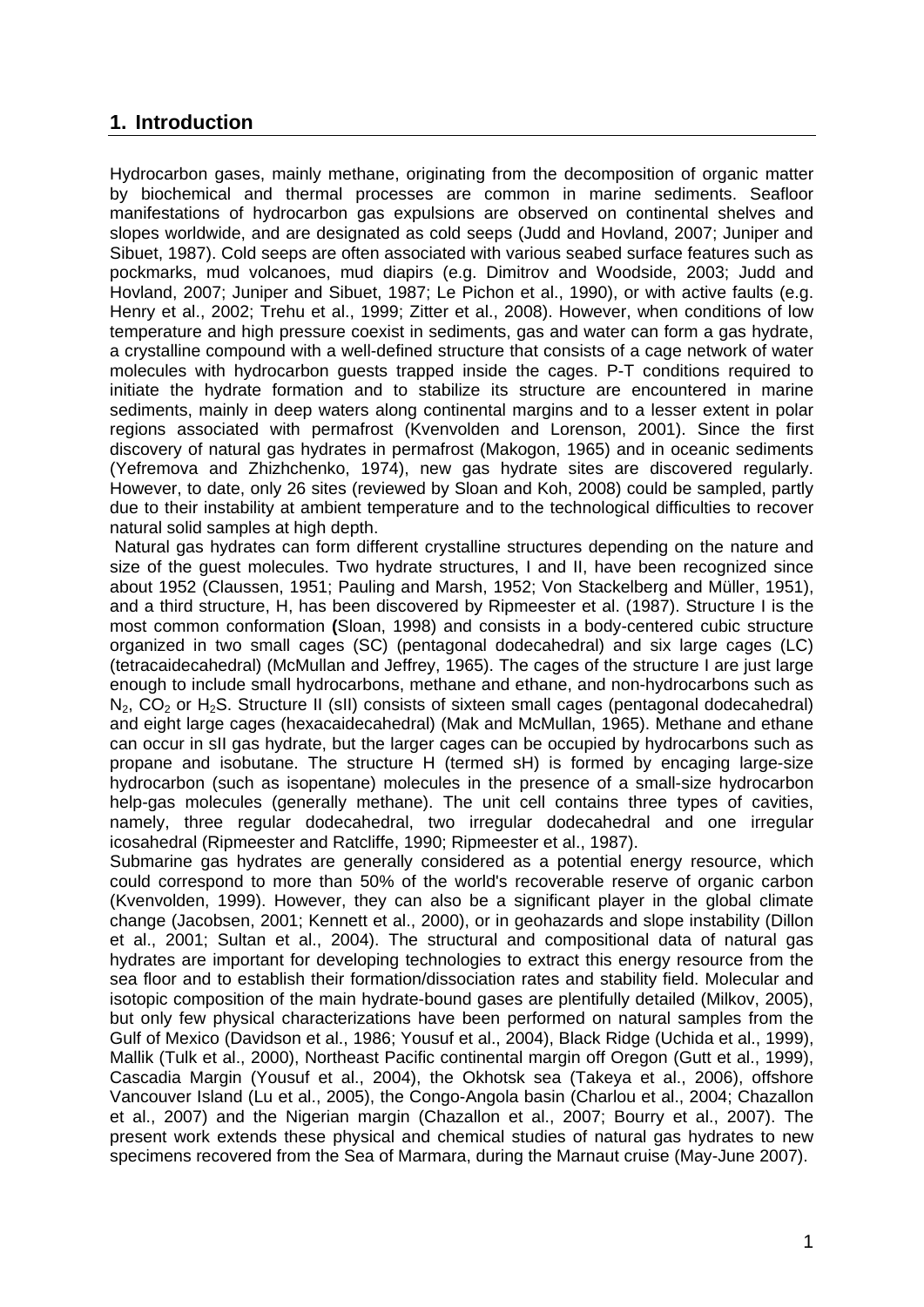One of the purposes of the interdisciplinary MARNAUT cruise (RV *L'Atalante*) was the study of the relationships between active faults, fluid emission and landslides, which also involved *Nautile* submersible explorations. During this cruise, gas hydrates and vent-gas associated with high fluid outflow at active faults were sampled by sediment coring (hydrates) and during submersible dives (vent gas). Relations between gas emissions and active tectonics within the submerged section of the North Anatolian Fault zone in the Sea of Marmara are presented by Geli et al. (2008). One important issue for understanding the relationship between fluids and seismogenic faults is to determine the depth of origin of the fluids and particularly whether fluids originate from relatively shallow syn-tectonic sediments, or from the basement pre-dating the active basin, and could therefore be related to the seismogenic zone. The distribution of cold seeps in the Sea of Marmara and the geological context lead to hypothesize that at least part of the fluids expelled in the western Sea of Marmara originate from Thrace basin hydrocarbon source rocks (Gürgey et al., 2005), whereas the methane in the eastern Sea of Marmara would be of bacterial origin (Zitter et al., 2008). We report the gas composition and the isotopic signature of gas hydrate and gas bubbles, and the molecular structure of the gas hydrate. These results are compared to thermodynamic model predictions, in order to document the origin, formation and stability of gas hydrates in the Sea of Marmara.

# **2. Geological settings**

The Sea of Marmara is an inland sea between the Thrace and Anatolia (Fig. 1), which together with the Çanakkale (Dardanelles) and Istanbul (Bosphorus) straits, connects the Black Sea and Mediterranean Sea. It covers an area of about 11 110 km² consisting of shelves, deep basins, pressure highs, gulfs and bays. The Sea of Marmara is located on the northern branch of the North Anatolian Fault (NAF) which exhibits about 20-25 mm/yr of strike-slip motion, representing most of the motion between the Anatolian and Eurasian plates (Armijo et al., 2002; Imren et al., 2001; McClusky et al., 2000; Meade et al., 2002). The physiography of the Sea of Marmara consists of an up to 45 km wide southern shelf, a 10-20 km wide northern shelf and in between two a series of E-W trending ca 1250 m deep basins (Tekirdağ, Central, Çinarcik basins) that are separated by NNE-SSW trending ridges (Western High, Central High). Cold seeps are often associated with active faults (Henry et al., 2002; Trehu et al., 1999) but although seeps are frequently associated with compression, strike-slip faults such as the North Anatolian Fault are also involved in expulsion of deep fluids (Chamot-Rooke et al., 2005; Orange et al., 1999; Zitter et al., 2006, 2008). An increase of gas bubbles released into the water column was observed in the Gulf of Izmit after the Kocaeli earthquake (1999) (Alpar, 1999; Kuscu et al., 2005) and gas bubbles were observed escaping from black patches while short sediment push cores were recovered during the MARMARASCARPS (2002) cruise (Armijo et al., 2005). The black patches are iron sulfiderich sediments attributed to anaerobic methane oxidation by sulfate reduction (Sassen et al., 1993). Active seeps were detected along the main fault scarp on the southern side of the Tekirdağ Basin and along additional faults branching from the Central High and Western High strike-slip faults in the Central Basin (Zitter et al., 2008). In active areas, the seafloor exhibits carbonate crust pavements or chimneys, which are common features of cold seep sites and are considered to be by-products of the oxidation of hydrocarbons (Aloisi et al., 2000; Kulm and Suess, 1990; Kulm et al., 1986). Black patches, and brown and white bacterial mats are also regularly associated with active seep areas (Zitter et al., 2008).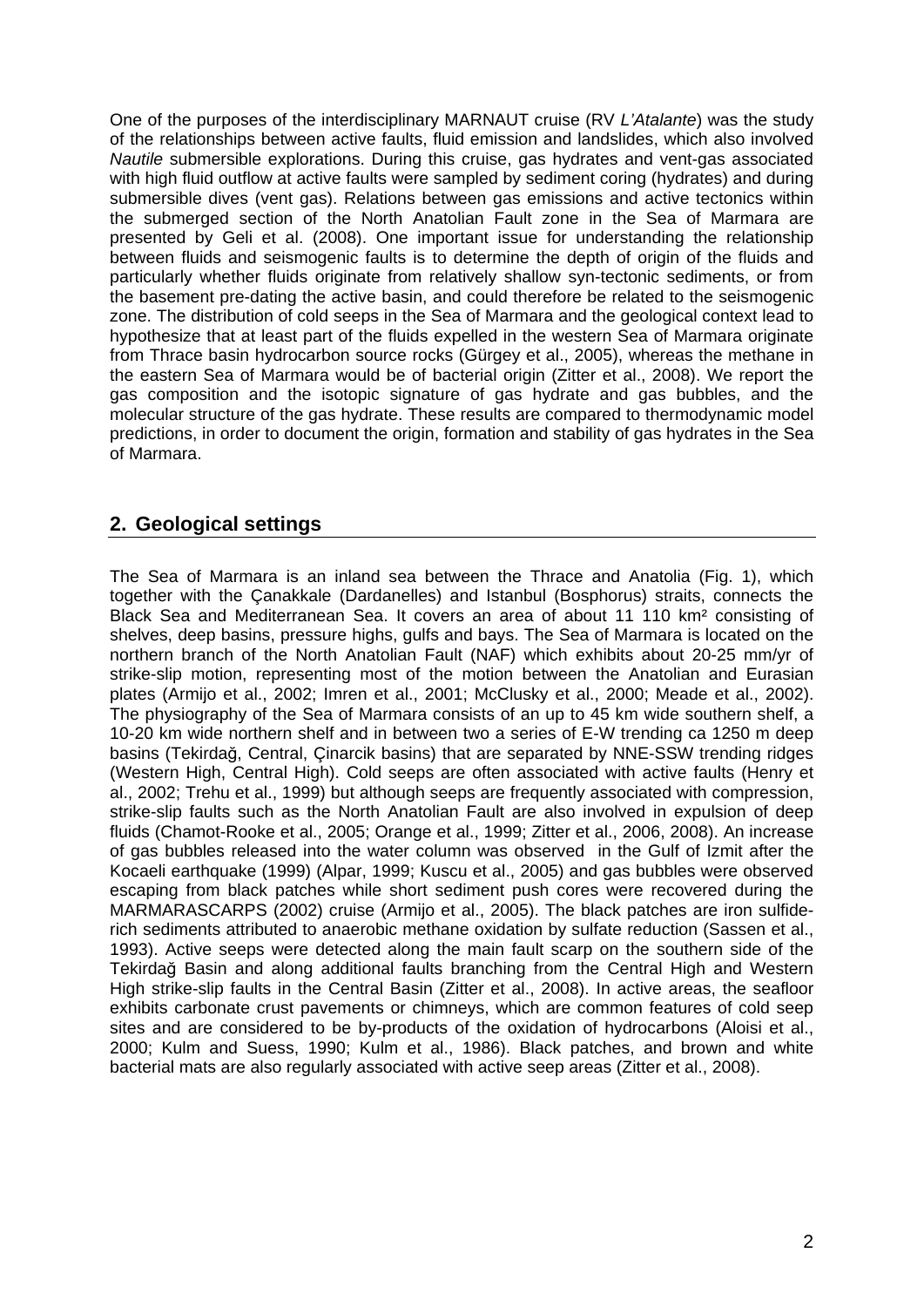## **3. Sampling and analytical methods**

Gas hydrates from the Sea of Marmara were collected from three gravity cores (MNTKS 25, MNTKS 27, MNTKS 33) recovered in the vicinity of the main fault on Western High (Fig. 1). The gas hydrates were porous, had a yellowish tint, and a distinct smell that may be explained by the presence of traces of petroleum condensate in the pores. Natural yellow or yellow-orange gas hydrates, associated with petroleum condensate, have been previously observed at Barkley Canyon (Hester et al., 2007) or in the Gulf of Mexico (Sassen and MacDonald, 1997). Some specimens, up to 10 cm in diameter, were extracted from the upper part of the 7.15-m-long MNTKS 25 core (667 m water depth, 14.5°C), in the lower part of the 7.10-m-long MNTKS 27 (669 m water depth, 14.5°C) core and in the totality of the 10 m-long MNTKS 33 core (658 m water depth, 14.5°C). The recovered pieces were first stored at –80°C in a freezer on board before being quickly shipped to France. The samples were placed in liquid nitrogen at –196°C to avoid further decomposition before laboratory analysis. Natural gas hydrate samples are inexorably associated with relatively large amount of ice. It is suggested that ice forms during the recovery when the hydrates are outside their p-T stability field, or originates from seawater that is generally attached to the gas hydrates and converts to ice when using liquid nitrogen for sample preservation (Bohrmann et al., 2007; Bourry et al., 2007). Free gas naturally venting from the seafloor was collected (PG-1659, PG-1662, PG-1664) (Fig. 1) using the PEGAZ sampler (Charlou et al., 2007), manipulated by the arm of the research submersible *Nautile.* Gas flow displaces ambient seawater in gastight high pressure sampling cells within ~1 m of the seafloor. One gas bubbles sample (PG-1662, 666 m water depth) was collected in the vicinity of the gas hydrates collection area on the Western High and this intimate association suggests that the vent gas is representative of the hydrocarbon pool from which the gas hydrate crystallized. Other samples of gas bubbles were collected from active vent on the Central High (PG-1664, 329 m water depth) and cold seeps in the southern Çinarcik Basin (PG-1659, 1248 m water depth) where no gas hydrates were found. The analytical work on the gas hydrate samples was performed onshore both at the laboratory Géochimie-Métallogénie at IFREMER-Brest and at TUBITAK Marmara Research Centre, one month after the cruise. Each cell containing the gas at in-situ pressure was connected to an extraction line permitting gas transfer into glass tubes at an appropriate pressure for gas composition and isotopic analyses. Gas hydrate specimens were also placed in a high pressure sampling cell for gas and isotopes measurements after gas hydrate decomposition.

 We used gas chromatography to measure the composition of gas bubbles and of gas issued from the hydrate decomposition. Isotopic measurements are performed at Isolab laboratory (The Netherlands) by gas chromatography–isotope ratio–mass spectrometry (GC-IR-MS). The  $\delta^{13}$ C values are reported as parts per thousand (‰) relative to the PeeDee Belemnite standard (PDB), and the  $\delta$ D values are reported as ‰ relative to the standard mean ocean water (SMOW) standard.

The natural gas hydrates are analyzed by Raman spectroscopy using a LabRam HR 800 UV (Jobin-Yvon) equipped with a back-illuminated CCD detector in Lille. The gas hydrates are crushed in liquid nitrogen and loaded into a pre-cooled dedicated LINKAM stage mounted onto a BX 41 Olympus microscope. The temperature in the stage is set to 133 K to avoid the decomposition of the samples. The excitation line at 266 nm is produced by a MBD-266 Laser source (Coherent) which is focused to a spot size of about 1.7 μm using a x15 LMU OFR objective (N.A. 0.38, working distance of 8.5 mm). The laser power at the sample is ~10 mW, thus avoiding sample damage. The acquisition time is set to 300 s/ spectra. The obtained spectra are then baseline corrected and analyzed with a least-square fitting protocol (PeakFit4) using Voigt area profiles. This procedure allows a precise determination of the integrated band intensities collected with a high signal to noise ratio.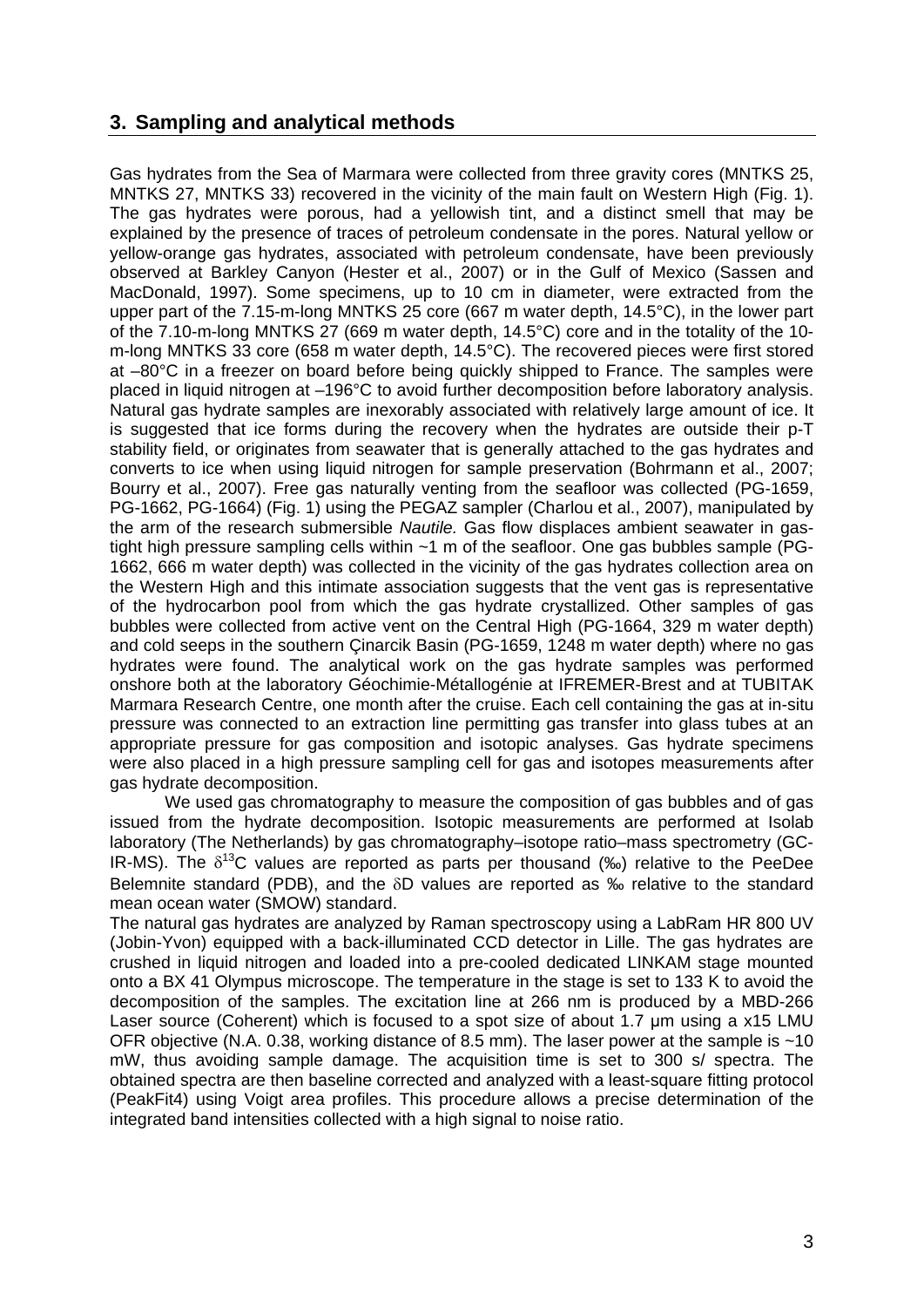### **4. Results and discussion**

#### **4.1. Gas and isotopic composition: origin of gas hydrates and gas bubbles**

 Gas and isotopic composition data for gas hydrate (MNTKS 27) and gas bubbles (PG-1659, PG-1662 and PG-1664) are reported in Table 1. Composition of gas hydrate samples collected on Western High ranges from 66.1 to 82 % for CH<sub>4</sub> (66.1 % CH<sub>4</sub> in MNTKS 27 sample) and from 18 to 29.5 % for C<sub>2</sub> to C<sub>4</sub> (1.23 % C<sub>2</sub>, 18.8 % C<sub>3</sub>, 9.5 % *i*-C<sub>4</sub> in MNTKS 27 sample).  $CO<sub>2</sub>$  (4%) and traces of heavier hydrocarbons are also present. Carbon and hydrogen isotopic ratios in methane are used to identify the specific origin of methane (Coleman et al., 1995; Schoell, 1988; Whiticar, 1999). Methane in natural gases may be of biogenic origin formed via the processes of carbon dioxide reduction (the more common process in marine sediments) or via acetate fermentation (Coleman et al., 1995; Whiticar, 1999; Whiticar et al., 1986). The methane can also form from thermal degradation of kerogen and oil (thermogenic methane) (Schoell, 1988). Microbial hydrocarbon gases form in shallow sediments below the sulfate-reduction zone and are composed mainly of  $CH_4$  depleted in <sup>13</sup>C (isotopically lighter, commonly  $\delta^{13}$ C < -55‰ PDB), with traces of C<sub>2</sub> and C<sub>3</sub>, and thus have increased  $C_1/C_2+C_3$  ratios (commonly > 10 000) (Claypool and Kvenvolden, 1983). In contrast, thermogenic methane is enriched in  ${}^{13}C$  compared to biogenic methane, with  $\delta {}^{13}C$  >  $-55%$  PDB, and thermogenic gases are relatively enriched in  $C_{2+}$ , with low  $C_1/C_2+C_3$  ratios (< 1000).

Isotopic and molecular composition of gas within the gas hydrate samples from Western High ( $\delta^{13}$ C -44.1 ‰ PDB, C<sub>1</sub>/C<sub>2</sub>+C<sub>3</sub> ratio of 3.3) are characteristic of a thermogenic origin (Fig. 2a). This indicates that the gas hydrate deposit was formed by gas sourced from petroleum or rocks that contain thermally mature organic matter. Furthermore, the thermal origin of methane is also suggested by the correlation of  $\delta$ D CH<sub>4</sub> (-219‰ SMOW) and  $\delta^{13}$ C CH<sub>4</sub> values. Typical values of  $\delta$ D and  $\delta^{13}$ C for thermogenic methane range between -100‰ and  $-300\%$  SMOW, and  $-20\%$  and  $-50\%$  PDB respectively (Schoell, 1988).  $\delta^{13}$ C and  $\delta$ D values of CH<sub>4</sub> for MNTKS 27 gas hydrates are comparable to  $\delta^{13}$ C values ranging from  $-42.2\%$  to  $-49.9\%$  PDB and  $\delta$ D values from  $-161\%$  to  $-203\%$  SMOW, respectively, derived from thermogenic gas hydrates from the Gulf of Mexico (Sassen et al., 2001a; Sassen et al., 2001b). Comparable  $\delta^{13}$ C values of methane ranging from -42.6‰ to -43.4‰ PDB and  $\delta$ D values from  $-138\%$  to  $-143\%$  SMOW were also reported for hydrates from the northern Cascadia margin (Canyon Barkley, offshore Vacouver Island; Pohlman et al., 2005), and for hydrates recovered offshore Costa Rica ( $\delta^{13}$ C -44‰ PDB,  $\delta$ D -137‰ SMOW; Hensen et al., 2004). Other thermogenic gas hydrates were also recovered from the Middle America Trench during the DSDP Leg 84 ( $\delta^{13}$ C -41.9‰ PDB; Kvenvolden and McDonald, 1985) and from the Caspian Sea ( $\delta^{13}$ C -44.8‰ PDB; Ginsburg et al., 1992; Ginsburg and Soloviev, 1998).

 Gas bubbles PG-1659, collected on the southern part of the Çinarcik Basin, are mainly composed of methane (99.63%) with only trace amounts of  $CO<sub>2</sub>$  (0.1%) and heavier hydrocarbons (<0.005%). The plot of hydrocarbon composition versus stable carbon isotope values (Fig. 2a) clearly indicates that methane leaking from the seafloor on the southern part of the Çinarcik Basin has a biogenic signature and confirms hypothesis of Zitter et al. (2008) concerning the biogenic origin of gas in the eastern part of the Sea of Marmara. In addition, the value of  $-64\%$  (PDB) for  $\delta^{13}$ C-CO<sub>2</sub> strongly indicates that the methane in these gas bubbles is mainly produced by microbial  $CO<sub>2</sub>$  reduction, and not via bacterial acetate fermentation (Whiticar, 1999). The ethane, on the other hand, has apparently a thermogenic origin as indicated by its higher  $\delta^{13}$ C values (Fig. 2b), suggesting that a small amount of thermogenic gases are mixed with the microbial methane in the Çinarcik Basin. Such mixing of biogenic methane and thermogenic ethane in hydrates was previously observed in various oceanic environments such as the Black Sea (Blinova et al., 2003), Hydrate Ridge (Milkov et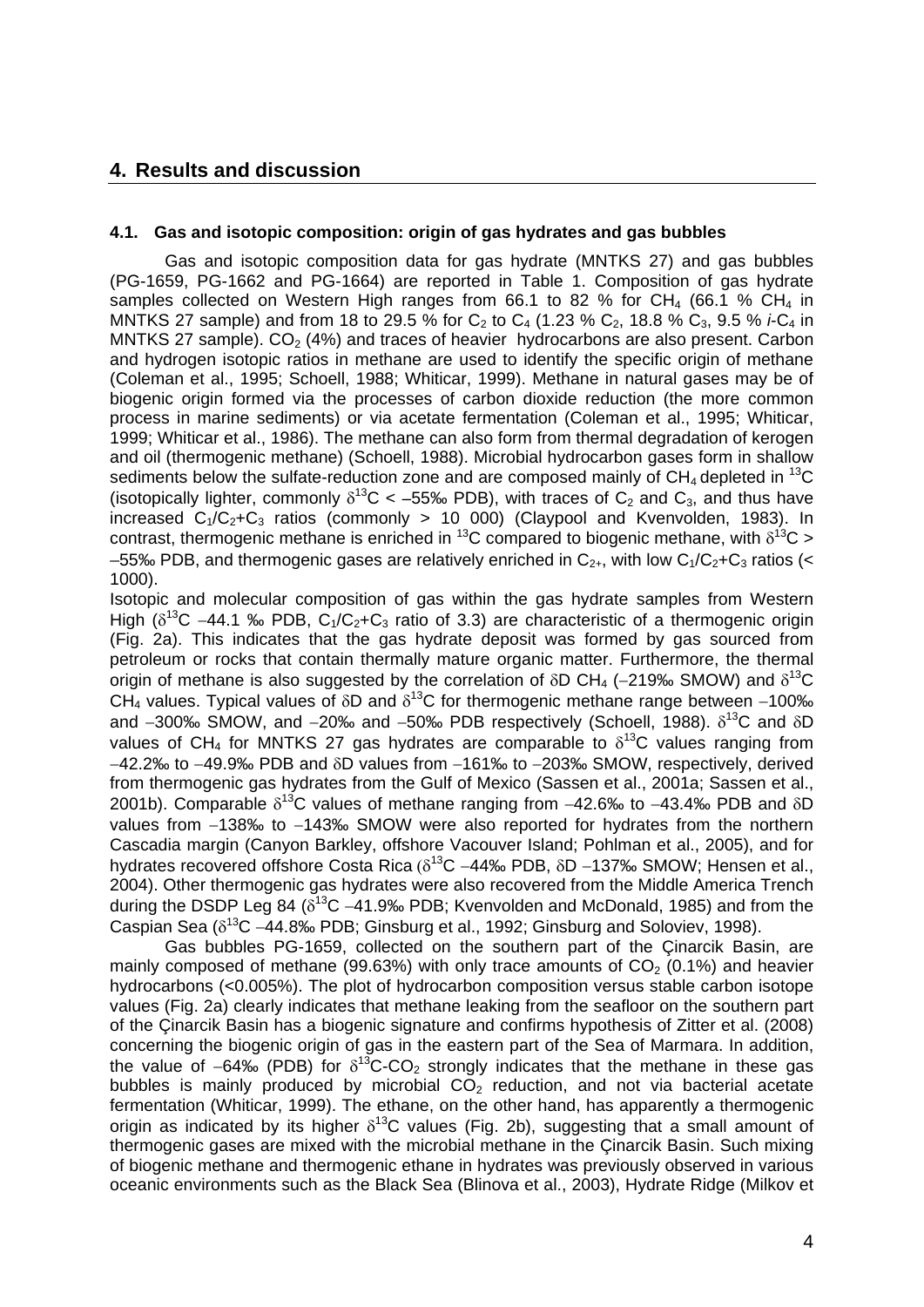al., 2005), offshore Northern California (Eel River; Brooks et al., 1991), which are all characterized by a high free gas flux.

Gas bubbles of sample PG-1664 (on the Central High) also contain a high amount of CH4 (98.86%) with  $C_2$ ,  $C_3$  and  $CO_2$  concentration (0.48%, 0.24% and 0.36% respectively) being relatively higher than those in sample PG-1659 from the southern part of the Çinarcik Basin, indicating that methane from Central High has a thermogenic origin (Fig. 2a and 2b). Finally, PG-1662 bubbles sampled in the vicinity of the gas hydrate area, on the Western High have similar gas and isotopic composition to the gas contained in the gas hydrate. This intimate association suggests that the gas hydrates have crystallized from this associated vent gas. Bubbles from the Western High contain 90.90% CH<sub>4</sub>, with relatively large amounts of  $C_2$  $(1.23\%)$ ,  $C_3$   $(2.50\%)$ , i-C<sub>4</sub>  $(0.93\%)$ , n-C<sub>4</sub>  $(0.15\%)$ , i-C<sub>5</sub>  $(0.31\%)$  and CO<sub>2</sub>  $(3.90\%)$ . The composition of vent gas from the Western High has high similarity with the *K.Marmara-af* natural gas field located offshore Silivri on northern shelf (Gürgey et al., 2005). These similarities of composition strongly suggest the migration of natural gas from the Thrace Basin underlying part of the Sea of Marmara floor. The distribution of cold seeps in the Sea of Marmara and the geological context lead also to hypothesize that at least part of the fluids expelled in the fault on the Western High and the natural gas of the *K.Marmara-af* natural gas field originate from a similar source rock. At the Western High,  $\delta^{13}$ C of methane and heavier hydrocarbons are similar in bubbles and gas hydrates. In addition, the  $C_1/C_2+C_3$  ratio is consistent with a thermogenic origin of the gas (Fig. 3a). Relative to vent gas, methane of gas hydrate occurs in lower percentage (66.1%) and  $C_3$  and i-C<sub>4</sub> are proportionally higher. This difference of composition between hydrate-bound gases and associated vent gas is characteristic of molecular fractionation involved during the gas hydrate formation, and confirms that the preferential enclathration in the hydrate cages is  $CH_4 < C_2 < C_3 < i-C_4$ (Sassen et al., 1999; Sloan, 1998; Uchida et al., 2007). However, significant carbon or hydrogen isotopic fractionation of the hydrocarbons does not occur during gas hydrate crystallization (Brooks et al., 1986; Claypool et al., 1985; Sassen and McDonald, 1997). The stable carbon isotope composition of  $C_1$ - $C_5$  hydrocarbon gases from Western High and Central High are consistent with a thermogenic origin, whereas the  ${}^{13}$ C-depleted methane escaping from the Çinarcik Basin suggests a microbial origin. The substantial differences of  $\delta^{13}$ C-CO<sub>2</sub> observed from hydrate and all gas bubble samples are also interesting. CO<sub>2</sub> of hydrate and gas bubbles from Western High and Central High are enriched in  $^{13}$ C by as much as 38 ‰ relative to bacterial vent gas from the Çinarcik Basin (Table 1), and ranges from +25.6 ‰ to +29.1 ‰ PDB. Such high values, generally up to +15 to +20 ‰ PDB, are consistent with heavily biodegraded oil (Jones et al., 2008; Masterson et al., 2001; Pallaser, 2000). Biodegradation of crude oil in subsurface petroleum reservoirs is dominated by anaerobic hydrocarbon degradation, including methanogenesis (Larter and di Primio, 2005), which is the likeliest fate of most carbon dioxide produced as the terminal oxidation product during biodegradation (Head et al., 2003; Jones et al., 2008). Jones et al. (2008) suggest that methanogenic hydrocarbon degradation occurs predominately via syntrophic oxidation of alkanes to acetate and hydrogen, and the produced carbon dioxide is reduced to methane during hydrogenotrophic methanogenesis. With increasing hydrocarbon conversion, carbon dioxide becomes  $^{13}$ C enriched (Jones et al., 2008). Thus, the isotopically heavy carbon dioxide in vent gas and hydrate from the Sea of Marmara, with  $\delta^{13}$ C CO<sub>2</sub> values up to +25.6 ‰, is the signature of heavily degraded oil reservoirs.

#### **4.2. Molecular structure discrimination**

 As previously carried out on the gas hydrates collected from African and Norwegian margins (Charlou et al., 2004; Chazallon et al., 2007), the samples collected in the Sea of Marmara were first investigated by micro-Raman spectroscopy using the excitation line at 514.5 nm produced by an Ar<sup>+</sup> laser. However, this proved to be unsuccessful due to the high degree of background interference caused by fluorescence effects generated by the inherent presence of sediments at the sample surface. This difficulty has also been encountered by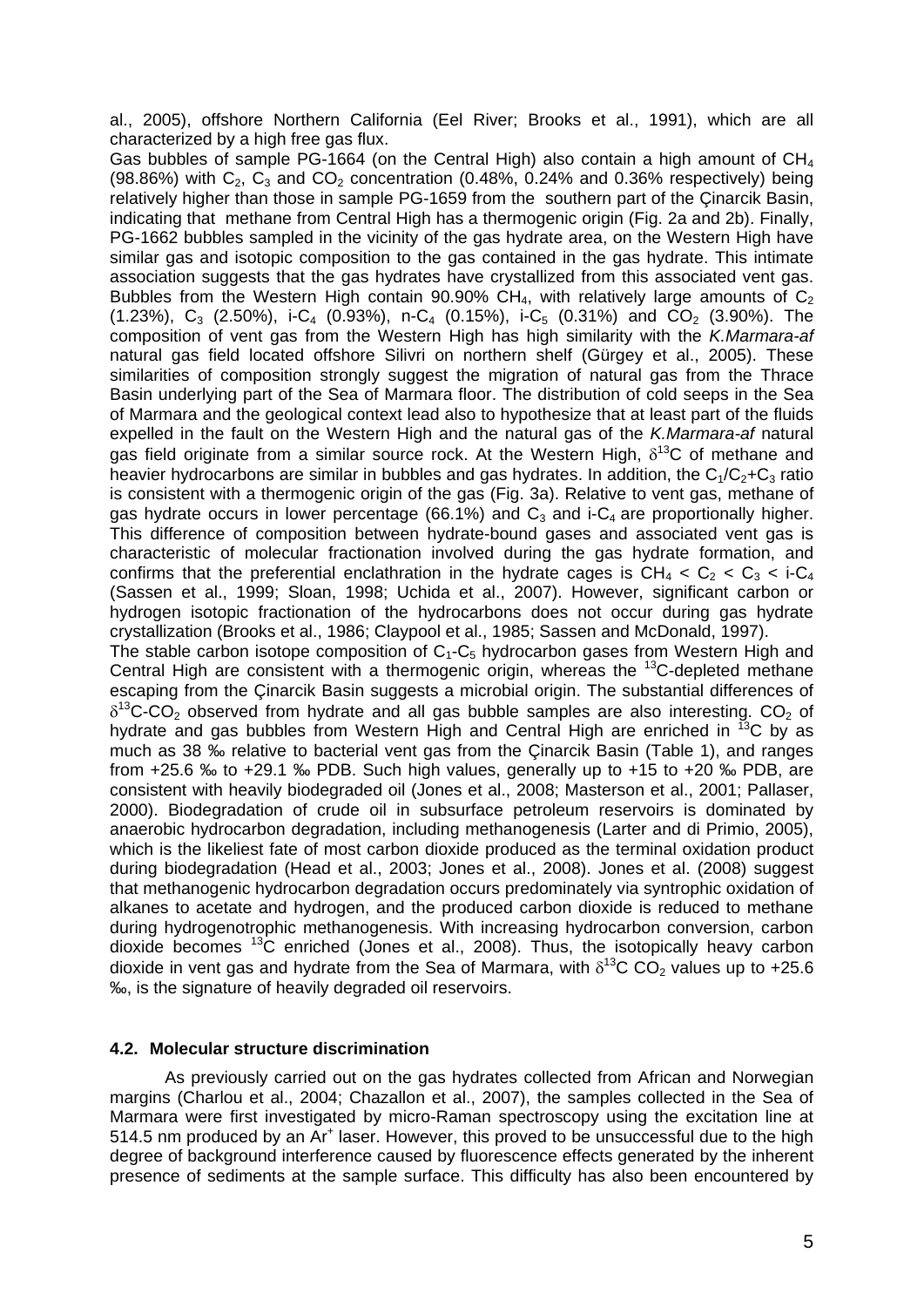Hester et al. (2007), who could not analyze the yellowish hydrates from the Barkley Canyon spectroscopically. To solve this analytical problem, the natural samples from the Sea of Marmara are here analyzed using a UV excitation line at 266 nm.

 Fig. 3 shows typical Raman spectra of natural gas hydrate recorded at atmospheric pressure and 133 K in the 2800-3800  $cm^{-1}$  spectral range. The spectral region ranging from  $2800$  to 3000 cm<sup>-1</sup> (Fig. 3b) corresponds to the C-H bond stretching of hydrocarbons. Two bands can be observed at  $\sim$ 2903 and  $\sim$ 2913 cm<sup>-1</sup>, corresponding to the C-H bond stretching  $(v_1 \text{ mode})$  of methane in the hydrate structure. The integrated intensity ratio of the methane peaks (2903:2913  $cm^{-1}$ ) is 0.3, and indicates that this hydrate crystallizes in a type II structure. Indeed, for methane-rich mixtures with hydrate guests which don't fit in the small cages (such as  $C_2H_6$ ,  $C_3H_8$ , i- $C_4H_{10}$ ), the intensities ratio of methane in the sII large and small cages should be less than 0.5 (there is twice more small cages than large cages in the type II structure; Sloan, 1998). This is because, in such mixtures, methane will occupy most of the small cages of sII and the larger guests will occupy at least some of the sII large cages, along with methane (Hester et al., 2007). The peak at  $\sim$ 2903 cm<sup>-1</sup> can thus be assigned to the C-H stretching of CH<sub>4</sub> within the large cages (5<sup>12</sup>6<sup>4</sup>) and the peak at ~2913 cm<sup>-1</sup> to the C-H stretching of  $CH_4$  within the small cages  $(5^{12})$  (Sum et al., 1997). In comparison, only a single band corresponding to  $v_1$  is observed for methane in free gas at ~2916 cm<sup>-1</sup> (Chazallon et al., 2007). The splitting of the  $v_1$  band in hydrate can be attributed to a perturbation of the local electrostatic fields produced by water molecules forming cages of different types (Tulk et al., 2000). The methane in the large cages has a more negative frequency shift, relative to the gas phase, than methane in the small cages (Subramanian and Sloan, 2002). Although Raman spectroscopy proves to be a powerful tool to obtain detailed spectral features characterizing the enclathrated gas components in natural gas hydrates, it doesn't allow to distinguish sII hydrate from sH hydrate. Complementary analyses are necessary in order to dismiss the hypothesis of the presence of sH hydrate in natural samples from the Sea of Marmara. A mixture of type II and type H structures has already been observed for example in natural hydrate sample recovered from Barkley canyon, on the northern Cascadia margin (Lu et al., 2007). Structure II gas hydrate can be oil-related and has been identified from sediments of the Gulf of Mexico (Brooks et al., 1986; Brooks et al., 1984) and from the Caspian Sea (Ginsburg and Soloviev, 1998). Asterisks on the Fig. 3b mark smaller bands attributed to C-H stretching modes of  $C_2$ ,  $C_3$  and *i-C<sub>4</sub>* (Hester et al., 2007; Uchida et al., 2007). The spectral region at  $\sim$ 3100 cm<sup>-1</sup> (Fig. 3a) corresponds to the O-H spectral region of water. The weak band at  $\sim$ 3053 cm<sup>-1</sup> characterizes the presence of hydrates and is assigned to an overtone of the doubly degenerate vibration  $v_2$  of methane (Chazallon et al., 2007).

The spectral region ranging from 750 to 1050 cm<sup>-1</sup> corresponds to the C-C stretching of hydrocarbons (Fig. 4a). The bands at  $\sim$ 812 and  $\sim$ 876 cm<sup>-1</sup> can be respectively assigned to the <sub>17</sub> symmetric C-C stretching vibration of *i-C<sub>4</sub>* (Hester et al., 2007; Uchida et al., 2007) and to the  $v_8$  C-C stretching of C<sub>3</sub> (Hester et al., 2007; Kawamura et al., 2006) in the large  $5^{12}6^4$ cavities of sII structure. The unknown peak at  $\sim 975$  cm<sup>-1</sup>, which was also reported by Uchida et al. (2007), has not yet been assigned. Lastly the  $C_2$   $v_3$  symmetric C-C stretching in the  $5^{12}6^4$  cages can be clearly seen at  $\sim 992$  cm<sup>-1</sup> (Hester et al., 2007; Uchida et al., 2002), while the corresponding peak for ethane in the large cage of sI hydrate at 1001 cm<sup>-1</sup> is absent, confirming the presence of a sII dominated hydrate. These results confirm that  $C_2$ ,  $C_3$ , and  $\dot{F}$  $C_4$  molecules are encaged only into the  $5^{12}6^4$  cages of the sII structure. The bands at ~1274  $cm^{-1}$  and  $\sim$ 1380 cm<sup>-1</sup> on spectral region ranging from 1250 to 1400 cm<sup>-1</sup> (Fig. 4b) can be assigned to the  $CO<sub>2</sub>$  vibration, whereas the band at ~1328 cm<sup>-1</sup> has not yet been attributed. Comparatively, the characteristic signature of  $CO<sub>2</sub>$  in sI natural hydrates from the Congo-Angola Basin was reported by Charlou et al. (2004) with two bands at ~1274 and ~1377 cm<sup>-</sup> 1 .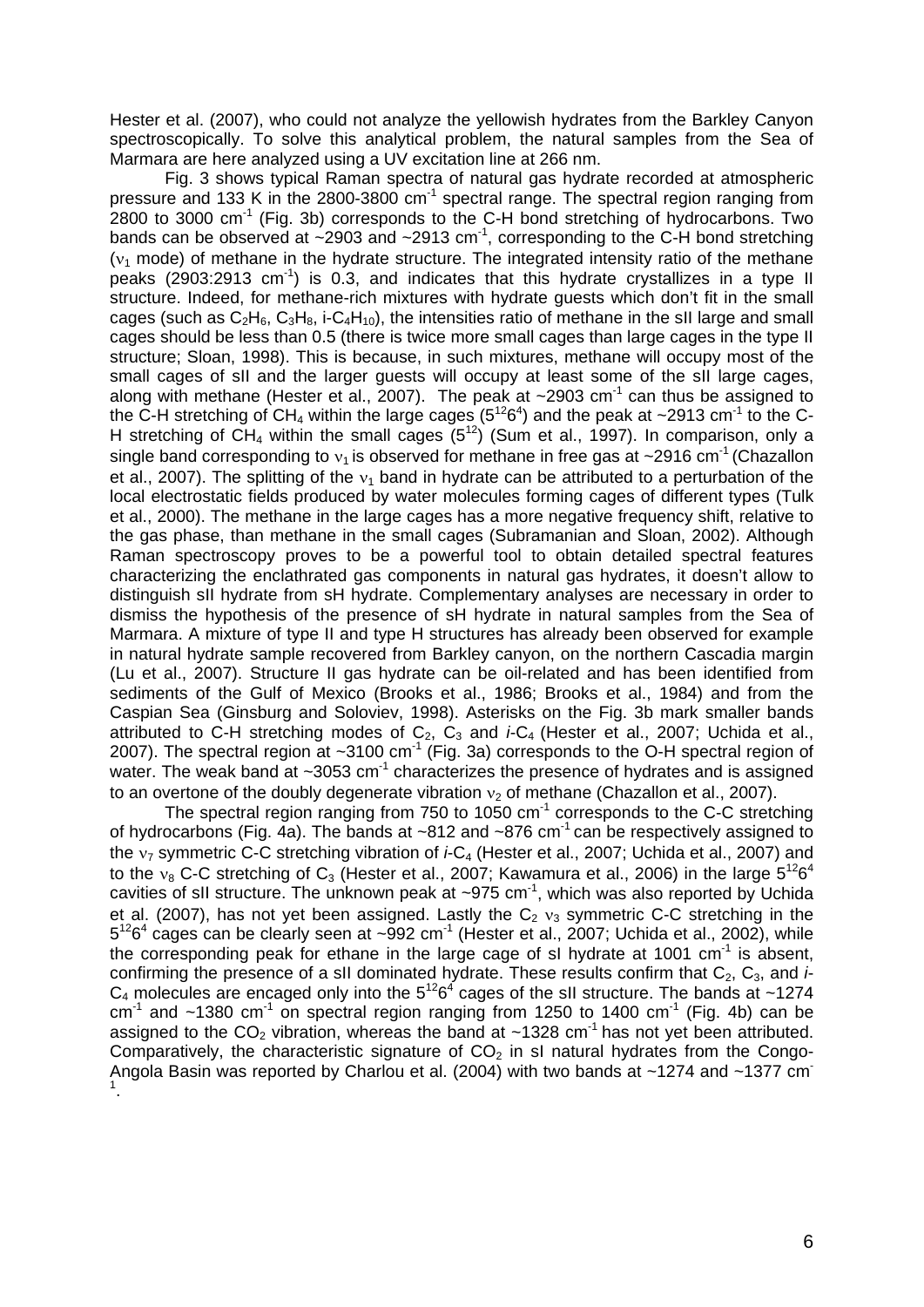### **4.3. Chemistry and modeling: origin of the gas forming the hydrate and hydrate stability field**

Differing composition of our gas-bubbles samples predict different gas hydrate structures and thus variant gas hydrate stability conditions. We used flash calculation, which is a thermodynamic algorithm using a combination of methods and computational strategy, to describe the behavior of mixtures depending on the p-T seafloor conditions. In general, by changing the p-T conditions for a given mixtures lead to the formation of different phases in equilibrium. Thus, the aim of the flash calculation is, using thermodynamic equations, to identify the phases in equilibrium as well as the distribution of each component in each phase (Michelsen and Mollerup, 2004). Others thermodynamic and thermophysic properties can be determine as well. A first flash calculation shows that depending on the p-T seafloor conditions, the thermogenic gas bubbles of sample PG-1662 (Western High) could give rise to structure II and even structure H hydrate (Sloan and Koh, 2008), whereas the biogenic gas bubbles PG-1659 (Çinarcik Basin) can form only structure I.

Here, flash calculations have been performed on gas bubbles mixing with pore water in order to evaluate whether they will lead to gas hydrate and what will be the composition of both the hydrate and the remaining gas bubbles. The Raman signature of the associated gas hydrate suggests the presence of structure II, and is thus consistent with formation from the gas bubbles (sample PG-1662).

The locations of ours samples (except PG-1659) are within a region underlain by southern extension of the Thrace Basin, a well-known natural gas-producing province in Turkey (Gürgey et al., 2005). The sampled gas bubbles may migrate from one of the Thrace Basin gas fields or originate from similar source rock. During migration, this gas could form gas hydrate under appropriate T and P conditions within the sediments.

Here, we compare measured gas composition to results obtained by thermodynamics modeling in order to get insight into the origin and stability of the hydrate associated with the bubbles of sample PG-1662, and also to understand the absence of hydrate for PG-1659. The CSM-GEM computer hydrate program (Sloan and Koh, 2008) has been used for the modelling. This program incorporates the Van der Waals and Platteeuw model (Van der Waals and Platteeuw, 1959) along with performing a Gibb's energy minimization to evaluate the stable phases in equilibrium and determine their composition. Because the program performs constant volume flash calculations, the approach proposed by Hester et al. (2007) has been followed. Thus, each flash calculation is based on the conversion of 1 mol of liquid water to hydrate, in contact with 100 mol of natural gas.

### 4.3.1. Hypothesis on the origin of the PG-1662 gas bubbles

The *K.Marmara-af* natural gas field reservoir or similar source rock are likely the source of bubbling gases at PG-1662 sampling site because of similar gas compositions. Two questions arise: 1) will this natural gas source form gas hydrate under the P-T conditions at the sampling site?, and 2) is the composition of the sampled gas hydrate consistent with theoretical predictions based on gas source and gas fractionation as gas hydrate forms? Flash calculations have been done for both the *K.Marmara-af* natural gas and the sampled gas bubbles. Based on the seafloor conditions, the flash was calculated at 6.69 MPa and 14.5°C for both gas compositions. The calculated hydrate composition using PG-1662 gas bubbles composition is presented in Table 2 (*Xi,hyd,calc*) and compared to the measured data obtained by gas chromatography for natural gas hydrate from Western High (*Xi,exp*). The calculated hydrate composition is similar to the analyzed one and confirm that gas hydrate has crystallized from the associated vent gas (PG-1662 gas bubbles sample). Moreover, the composition of the *K.Marmara-af* gas field is very close to the sampled gas bubbles. For both systems, the flash calculation successfully predicted structure II gas hydrate as the more stable structure under the seafloor conditions. This is in agreement with the Raman spectroscopic results obtained on the sampled gas hydrate. The calculated hydrate composition is also similar to the analyzed one, strengthening our hypothesis that gas from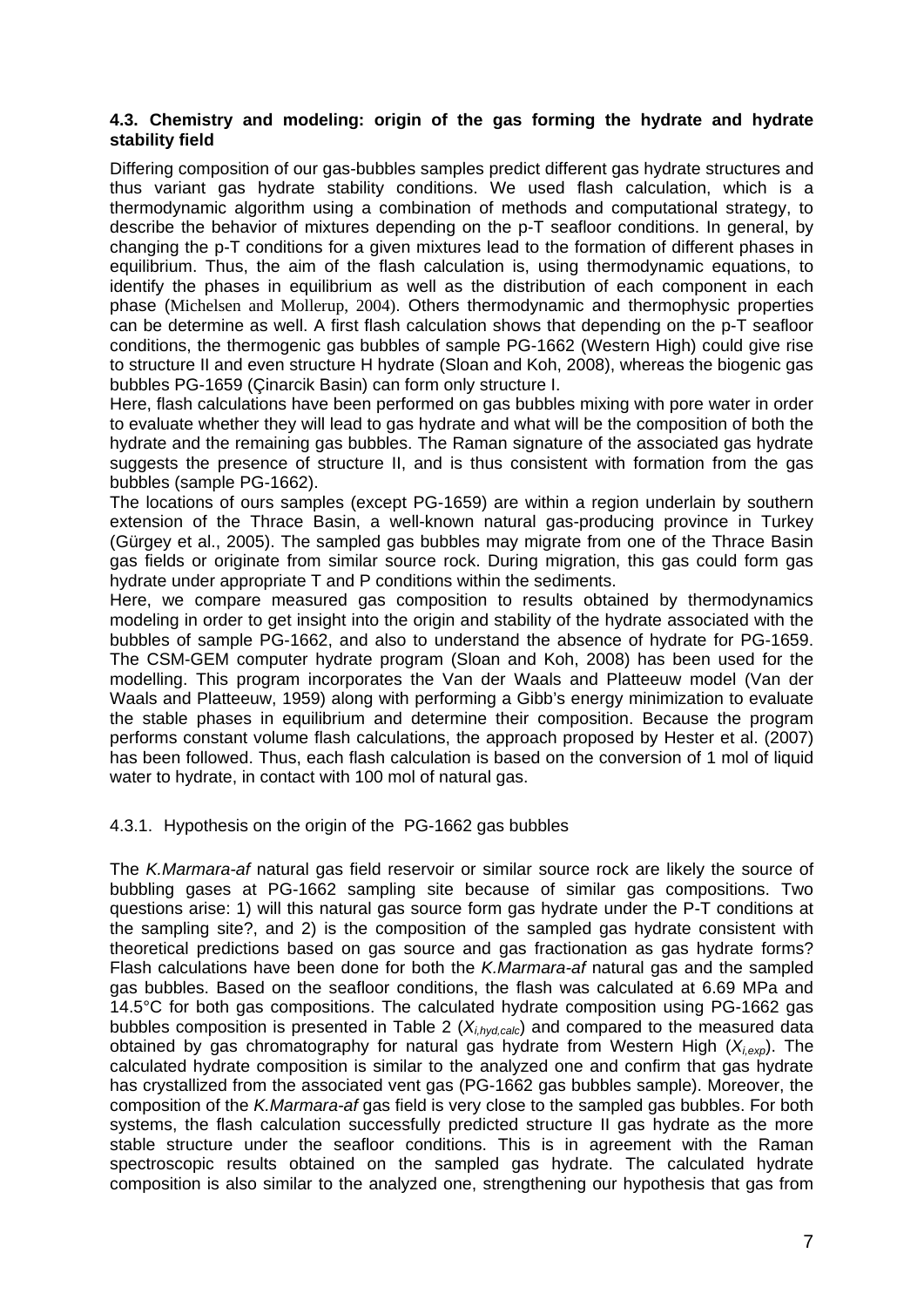the *K.Marmara-af* field or from the same source rock migrate to the Western High. The flash calculations done for the *K.Marmara-af* natural gas and the sampled gas bubbles PG-1662 also confirm that the preferential enclathration in the hydrate cages is  $CH_4 < C_2 < C_3 < i-C_{4+}$ .

### 4.3.2. Hydrate stability zone of the gas bubbles from PG-1659 and PG-1662

The depth of the water column over the investigated area of the Sea of Marmara is highly variable , and the gas bubbles sampled are also very different in composition (Table 1). The CSM-GEM computer hydrate program has been used to describe the hydrate stability zone where we collected PG-1662 gas bubbles sample, and also where PG-1659 gas bubbles have been sampled because no gas hydrates are found in these sediments although there is an ample source of methane. Hydrate formation and stability is function of P-T conditions, gas composition, gas concentration in sediments which must be sufficient, and the pore water salinity, which is about 38 PSU (unpublished data) for our area of investigation. Measurements of the thermal gradient of the sediments have been done for this area during the same MARNAUT cruise (Andre, 2008).

In the case of sample PG-1662 site, where gas hydrate is found, the temperature at the seafloor is 14.5°C with a pressure of 6.69 MPa. Structure II gas hydrates are stable at these temperature and pressure conditions, as confirmed by our gas hydrate samples. Moreover, our calculations estimate the thickness of the gas hydrate stability zone to be ca. 100 m with the base of the zone at 19°C and 7.84 MPa (Fig. 5a).

Concerning the PG-1659 area, where the biogenic gas bubbles can only form structure I hydrate, gas hydrate may not be able to form in detectable amounts at the seafloor, as conditions (14°C and 12 Mpa) correspond to the limit conditions for gas hydrate formation. In principle, gas hydrate could be stable in the first meters of sediments (Fig. 5b), but no gas hydrate associated with the PG-1659 gas bubbles were recovered at 1200 m water depth in the Çınarcık Basin. This may be explained because kinetics of hydrate formation will be very slow under these conditions and the hydrates eventually formed will be sensitive to small variations of pressure and temperature. Important variations generally occur during the recovery process and may result in a complete dissociation of the hydrate, especially if gas hydrates are microscopic.

### **5. Conclusions**

 In this paper we document the chemical and physical characteristics of the natural gas hydrate occurring on the active North Anatolian Fault in the Sea of Marmara. The gas hydrate were collected in the first meters of sediment, along the main fault on Western High, and gas bubbles naturally venting from the seafloor were collected at three sites: Western High, Central High and the southern part of the Çinarcik Basin.

 Gas hydrate specimens contain mainly methane, with relatively high amounts of ethane, propane and iso-butane. Carbon and hydrogen isotopes from these collected gases, as well as the  $C_1/C_2+C_3$ , ratio attest a thermogenic origin. The composition of gas bubbles emanating from the gas hydrate locality is consistent with that of gas hydrates. The gas bubbles contain thermogenic methane and are likely sourced from the natural gas reservoirs of the Thrace Basin, or from their source rocks. Gas bubbles from Central High also show a thermogenic origin whereas gas bubbles sampled on the Çinarcik Basin are composed of biogenic methane, mixed with a trace amount of thermogenic ethane.

 Gas hydrate specimens have been analyzed by UV-Raman spectroscopy. The two bands observed at  $\sim$ 2903 and  $\sim$ 2913 cm<sup>-1</sup>, characteristic of methane vibration, and the integrated ratio of these peaks (2903:2913 cm<sup>-1</sup>) being 0.3 show that hydrate crystallizes in a type II structure.  $C_2$ ,  $C_3$ , *i*-C<sub>4</sub> and  $CO_2$  are found to be co-clathrated with methane and confirm the type II structure.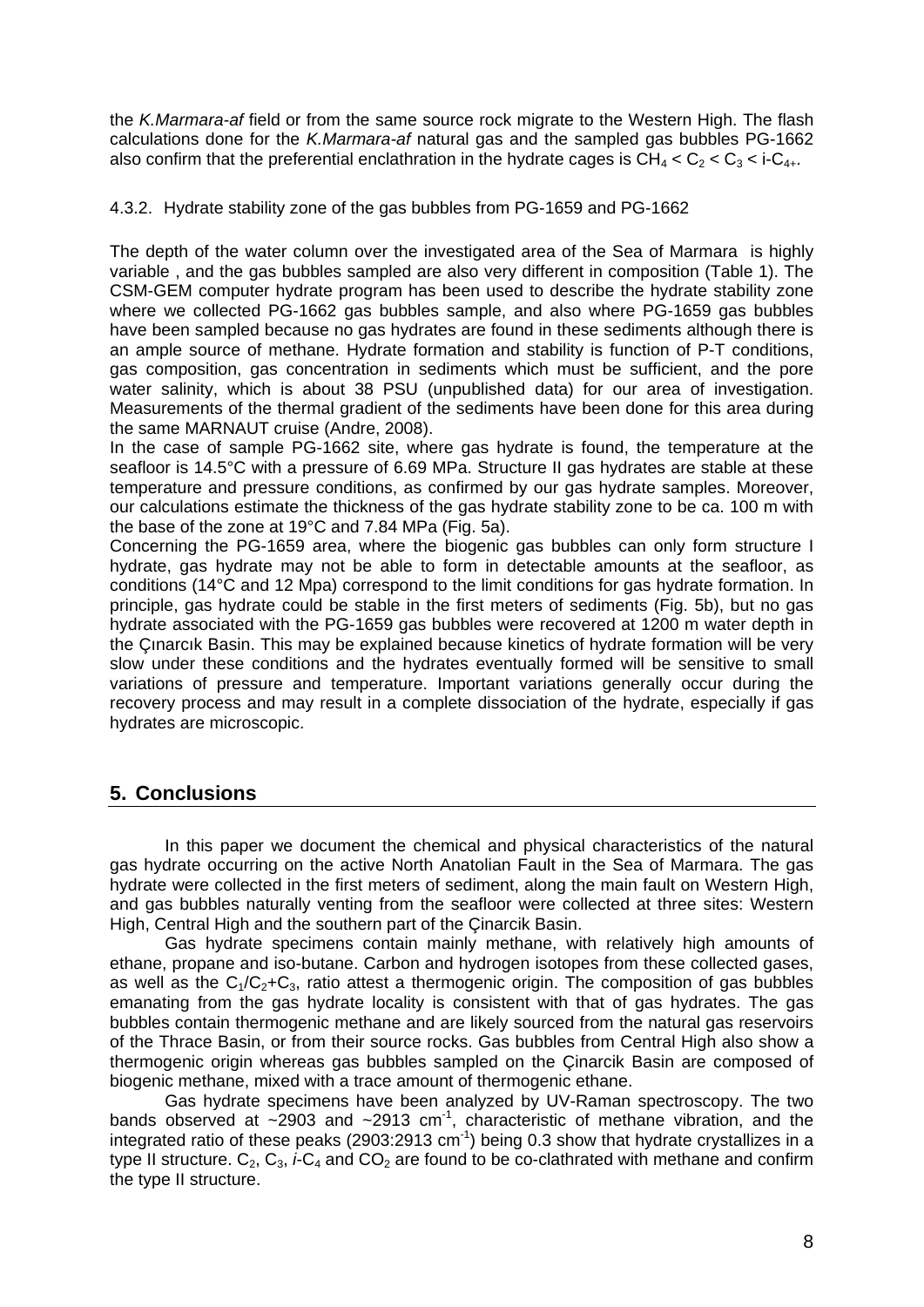Results obtained from modeling using the CSM-GEM computer hydrate program confirm the type II structure, in agreement with Raman spectroscopy data. In addition, the comparison between measured data and modeling results corroborates our hypothesis on the existence of a link between the gas hydrates, the gas bubbles on Western High and the source rock of the *K.Marmara-af* natural gas field of the Thrace Basin. At Western High, the estimated thickness of hydrate stability zone is about one hundred meters, whereas P-T conditions in the Çinarcik Basin correspond to the uppermost range for gas hydrate formation from microbial gas, but no gas hydrates were collected in this area during MARNAUT cruise.

# **Acknowledgements**

Shiptime, logistics and operations of the MARNAUT cruise (2007) were supported by IFREMER, INSU, ANR (through CATELL-ISIS project), ITU (Istanbul Technical University) and MTA (Maden Tetkik ve Arama, Ankara). We kindly thank captains, officers and crew onboard of the RV *Atalante* and the *Nautile* staff who permitted the recovery of gas bubbles and gas hydrates. We are grateful to L. Bignon who devoted his undivided attention to the sampling of gas bubbles using the new PEGAZ sampler and to the storage of gas hydrates in good conditions for laboratory analysis on shore. We are also grateful for constructive reviews of the manuscript by W. S. Borowski, and an anonymous reviewer.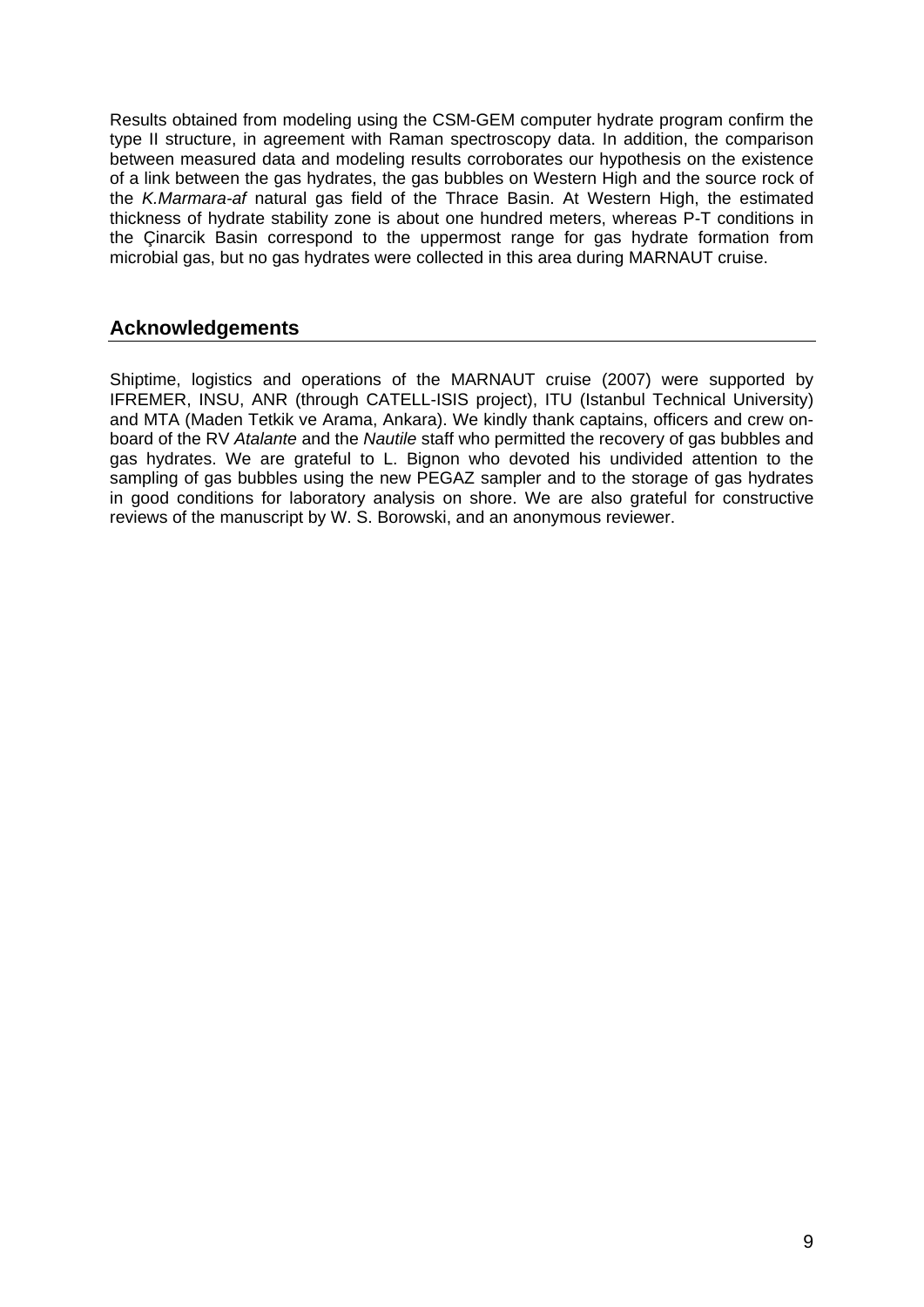# **References**

Aloisi, G., Pierre, C., Rouchy, J.-M., Foucher, J.P., Woodside, J., 2000. Methane-related authigenic carbonates of eastern Mediterranean Sea Mud Volcanoes and their possible relation to gas hydrate destabilisation. Earth and Planetary Science Letters 184, 321-338.

Alpar, B., 1999. Underwater signatures of the Kocaeli earthquake of 17 August 1999 in Turkey. Turkish Journal of Marine Sciences 5 111–130.

Andre, C., 2008. Analysis of heat flux data collected during MARNAUT campaign. Internal communication, IFREMER.

Armijo, R., Meyer, B., Navarro, S, King, G., 2002. Symetric slip partitioning in the Sea of Marmara pull-apart: a clue to propagation processes of the North Anatolian Fault? Terra Nova 13 80-86.

Armijo, R., Pondard, N., Meyer, B., Ucarkus, G., de Lepinay, B.M., Malavieille, J., Dominguez, S., Gustcher, M.A., Schmidt, S., Beck, C., Cagatay, N., Cakir, Z., Imren, C., Eris, K., Natalin, B., Ozalaybey, S., Tolun, L., Lefevre, I., Seeber, L., Gasperini, L., Rangin, C., Emre, O., Sarikavak, K., 2005. Submarine fault scarps in the Sea of Marmara pull-apart (North Anatolian Fault): Implications for seismic hazard in Istanbul. Geochemistry Geophysics Geosystems 6, Q06009.

Blinova, V.N., Ivanov, M.K., Bohrmann, G., 2003. Hydrocarbon gases in deposits from mud volcanoes in the Sorokin Trough, north-eastern Black Sea. Geo-Marine Letters 23, 250-257.

Bohrmann, G., Kuhs, W. F., Klapp, S. A., Techmer, K. S., Klein, H., Murshed, M. M., Abegg, F., 2007. Appearance and preservation of natural gas hydrate from Hydrate Ridge samples during ODP Leg 204 drilling. Marine Geology 244, 1-14.

Bourry, C., Charlou, J.L., Donval, J.P., Brunelli, M., Focsa, C., Chazallon, B., 2007. X-ray synchrotron diffraction study of natural gas hydrates from African margin. Geophysical Research Letters 34, L22303.

Brooks, J.M., Cox, H.B., Bryant, W.R., Kennicutt II, M.C., Mann, R.G., McDonald, T.J., 1986. Association of gas hydrates and oil seepage in the Gulf of Mexico. Organic Geochemistry 10, 221-234.

Brooks, J.M., Field, M.E., Kennicutt, M.C., 1991. Observations of gas hydrates in marine-sediments, offshore northern California. Marine Geology 96, 103-109.

Brooks, J.M., Kennicutt, M.C., Fay, R.R., Mcdonald, T.J., Sassen, R., 1984. Thermogenic gas hydrates in the Gulf of Mexico. Science 225, 409-411.

Chamot-Rooke, N., Rabaute, A., Kreemer, C., 2005. Western Mediterranean ridge mud belt correlates with active shear strain at the prism-backstop geological contact. Geology 33, 861-864.

Charlou, J.L., Donval, J.P., Bourry, C., Chaduteau, C., Lanteri, N., Bignon, L., Foucher, J.P., Nouzé, H., the Vicking Scientific team, 2007. Gas bubbles and gas hydrates sampling from Hakon Mosby Mud Volcano - Preliminary results - VICKING cruise (2006), European Geosciences Union, General Assembly, Vienna.

Charlou, J.L., Donval, J.P., Fouquet, Y., Ondreas, H., Knoery, J., Cochonat, P., Levache, D., Poirier, Y., Jean-Baptiste, P., Fourre, E., Chazallon, B., ZAIROV Leg 2 Sci Party, 2004. Physical and chemical characterization of gas hydrates and associated methane plumes in the Congo-Angola Basin. Chemical Geology 205, 405-425.

Chazallon, B., Focsa, C., Charlou, J.-L., Bourry, C., Donval, J.-P., 2007. A comparative Raman spectroscopic study of natural gas hydrates collected at different geological sites. Chemical Geology 244, 175-185.

Clausen, W.F., 1951. A second water structure for inert gas hydrates. Journal of Chemical Physics 19, 1425-1426.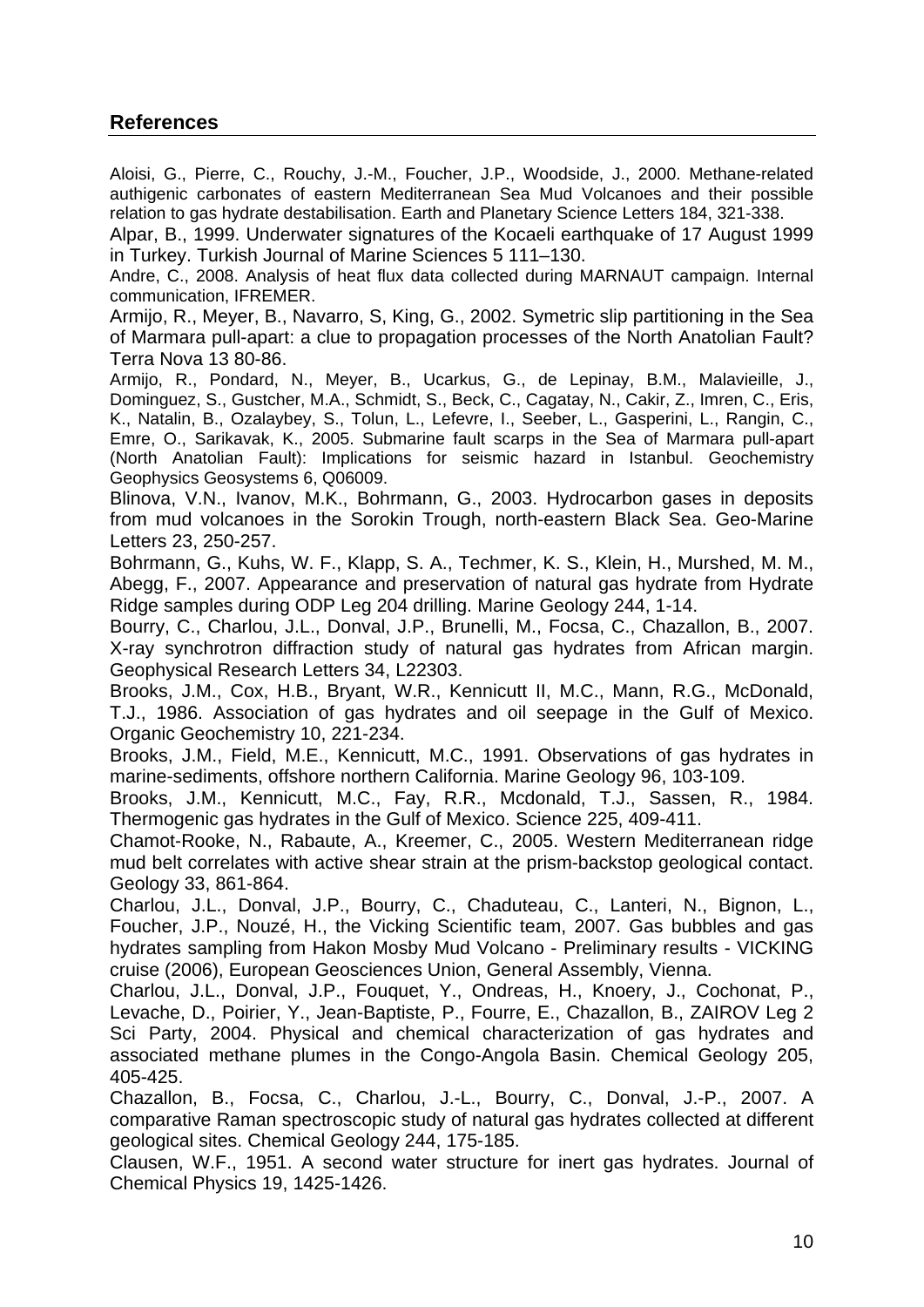Claypool, G.E., Kvenvolden, K., 1983. Methane and other Hydrocarbon Gases in Marine Sediment. Annual Review of Earth and Planetary Sciences 11, 299-327.

Claypool, G.W., Threlkeld, C.N., Mankewicz, P.N., Arthur, M.A., Anderson, T.A., 1985. Isotopic composition of interstitial fuids and origin of methane in slope sediment of the Middle America Trench, Deep Sea Drilling Project Leg 84. In: R. von Heune, J. Aubouin, et al. (Ed.), Initial Reports, Deep Sea Drilling Project 84. Government Printing Office, Washington, DC, pp. 683-691.

Coleman, D.D., Chao-Li, L., Hackley, K.C., Pelphrey, S.R., 1995. Isotopic identification of landfill methane. Environmental Geosciences 2, 95- 103.

Davidson, D.W., Garg, S.K., Gough, S.R., Handa, Y.P., Ratcliffe, C.I., Ripmeester, J.A., Tse, J.S., 1986. Laboratory analysis of a naturally occurring gas hydrate from sediment of the Gulf of Mexico. Geochimica et Cosmochimica Acta 50, 619.

Dillon, W.P., Nealon, J.W., Taylor, M.H., Lee, M.W., Drury, R.M., Anton, C.H., 2001. Seafloor collapse and methane venting associated with gas hydrate on the Blake Ridge - Causes and implications to seafloor stability and methane release. In: C.K. Paull and W.P. Dillon (Ed.), Natural Gas Hydrates: Occurrence, Distribution, and Detection, Geophysical Monograph Series. AGU, Washington D.C., pp. 211-233.

Dimitrov, L. and Woodside, J., 2003. Deep Sea pockmark environments in the Eastern Mediterranean. Marine Geology, 195, 263-276.

Ginsburg, G.D., Guseynov, R.A., Dadashev, A.A., Ivanova, G.A., Kazantsev, S.A., Soloviev, V.A., Telepnev, E.V., Askeri-Nasirov, P.Y., Yesikov, A.A., Mal'tseva, V.I., Mashirov, G.Y., Shabayeva, I.Y., 1992. Gas hydrates of the southern Caspian. International Geology Review 43, 765-782.

Ginsburg, G.D., Soloviev, V.A., 1998. Submarine gas hydrates. VNII Okeangeologia,, St. Petersburg (Ru), 216 pp.

Gürgey, K., Philip, R.P., Clayton, C., Emiroglu, H., Siyako, M., 2005. Geochemical and isotopic approach tomaturity / source / mixing estimation for natural gas and associated condensates in the Thrace Basin, NW Turkey. Applied Geochemistry 20, 2017-2037.

Gutt, C., Asmussen, B., Press, W., Merkl, C., Casalta, H., Greinert, J., Bohrmann, G., Tse, J.S., Hüller, A., 1999. Quantum rotations in natural methane-clathrates from the Pacific sea-floor. Europhysics Letters 48, 269.

Head, I.M., Jones, D.M., Larter, S.R., 2003. Biological activity in the deep subsurface and the origin of heavy oil. Nature 426, 344-352.

Henry, P., Lallemant, S., Nakamura, K., Tsunogai, U., Mazzotti, S., Kobayashi, K., 2002. Surface expression of fluid venting at the toe of the Nankai Wedge and implications for flow paths. Marine Geology 187, 119-143.

Hensen, C., Wallmann, K., Schmidt, M., Ranero, C.R., Suess, E., 2004. Fluid expulsion related to mud extrusion off Costa Rica - A window to the subducting slab. Geology 32, 201-204.

Hester, K.C., Dunk, R.M., Walz, P.M., Peltzer, E.T., Sloan, E.D., Brewer, P.G., 2007. Direct measurements of multi-component hydrates on the seafloor: Pathways to growth. Fluid Phase Equilibria 261, 396-406.

Imren, C., Le Pichon, X., Rangin, C., Demirbag, E., Ecevitoglu, B., Gorur, N., 2001. The North Anatolian Fault within the Sea of Marmara: a new interpretation based on multi-channel seismic and multi-beam bathymetry data. Earth and Planetary Science Letters 186, 143-158.

Jacobsen, S.B., 2001. Earth science - Gas hydrates and deglaciations. Nature 412, 691-693.

Jones, D.M., Head, I.M., Gray, N.D., Adams, J.J., Rowan, A.K., Aitken, C.M., Bennett, B., Huang, H., Brown, A., Bowler, B.F.J., Oldenburg, T., Erdmann, M.,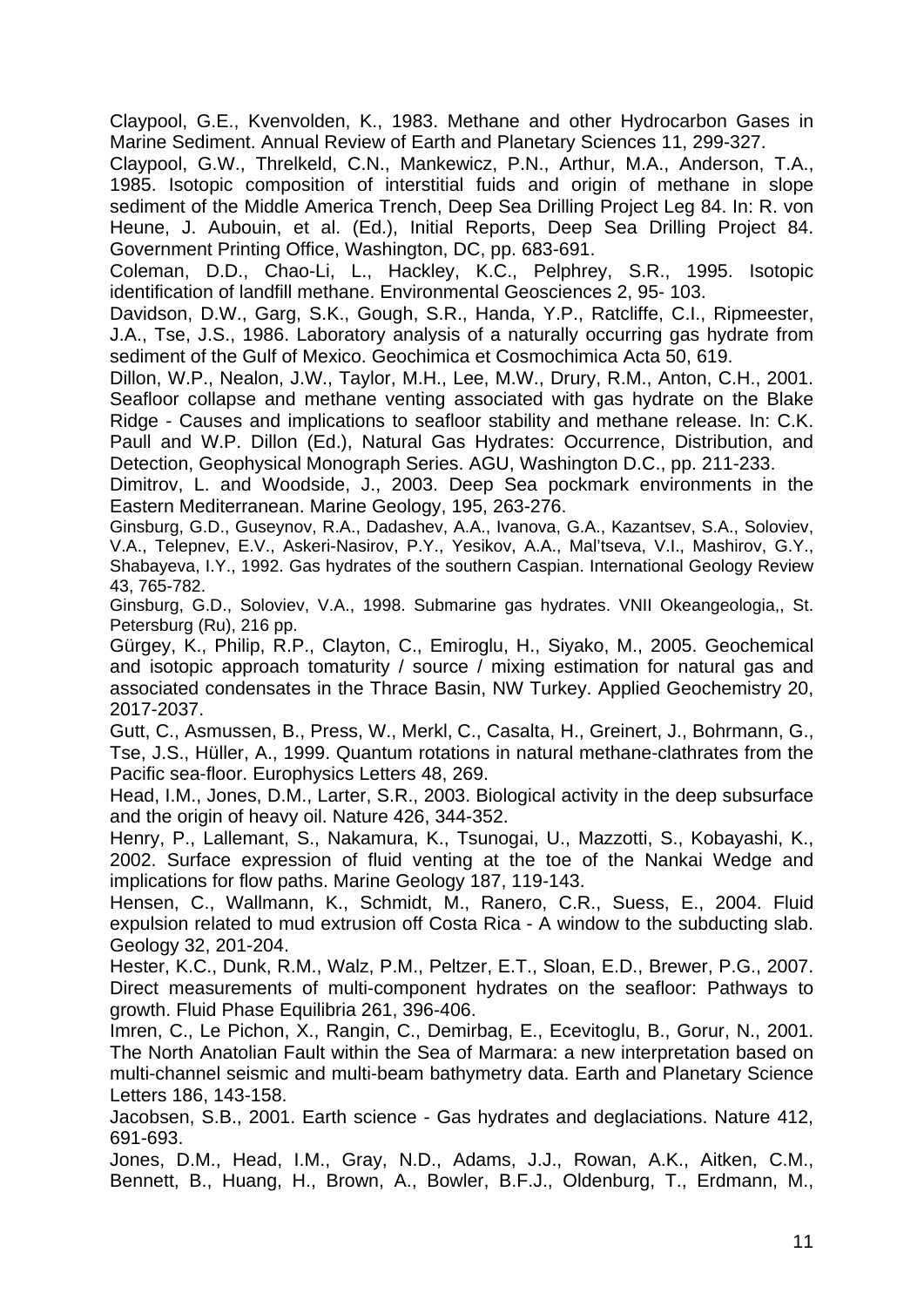Larter, S.R., 2008. Crude-oil biodegradation via methanogenesis in subsurface petroleum reservoirs. Nature 451, 176-181.

Judd, A., Hovland, M., 2007. Seabed Fluid Flow, the impact on geology, biology and the marine environment. Cambridge University Press, New York, 475 pp.

Juniper, S.K., Sibuet, M., 1987. Cold seep Benthic communities in Japan subduction zones-spatial-organization, trophic strategies and evidence for temporal evolution. Marine Ecology-Progress Series 40, 115-126.

Kawamura, T., Sakamoto, Y., Ohtake, M., Yamamoto, Y., Komai, T., Haneda, H., Yoon, J.H., Ohga, K., 2006. Dissociation behavior of pellet shaped mixed gas hydrate samples that contain propane as a guest. Energy Conversion and Management 47, 2491-2498.

Kennett, J.P., Cannariato, K.G., Hendy, I.L., Behl, R.J., 2000. Carbon isotopic evidence for methane hydrate instability during quaternary interstadials. Science 288, 128-133.

Kulm, L.D., Suess, E., 1990. Relationship between carbonate deposits and fluid venting - Oregon accretionary prism. Journal of Geophysical Research-Solid Earth and Planets 95, 8899-8915.

Kulm, L.D., Suess, E., Moore, J.C., Carson, B., Lewis, B.T., Ritger, S.D., Kadko, D.C., Thornburg, T.M., Embley, R.W., Rugh, W.D., Massoth, G.J., Langseth, M.G., Cochrane, G.R., Scamman, R.L., 1986. Oregon subduction zone-venting, fauna, and carbonates. Science 231, 561-566.

Kuscu, I., Okamura, M., Matsuoka, H., Gokasan, E., Awata, Y., Tur, H., Simsek, M., 2005. Seafloor gas seeps and sediment failures triggered by the August 17, 1999 earthquake in the eastern part of the Gulf of Izmit, Sea of Marmara, NW, Turkey. Marine Geology 215, 193–214.

Kvenvolden, K.A., 1999. Potential effects of gas hydrate on human welfare. Proceedings of the National Academy of Sciences of the United States of America 96, 3420-3426.

Kvenvolden, K., Lorenson, T.D., 2001. The global occurence of natural gas hydrates. In: C.K. Paull and W.P. Dillion (Ed.), Natural gas hydrates: Occurence, Distribution and Detection. Geophysical Monograph. AGU, Washington, pp. 3-18.

Kvenvolden, K.A., McDonald, T.J., 1985. Gas hydrates in the Middle America Trench, Deep Sea Drilling Project Leg 84. In: R. Von Huene, J. Aubouin and al. (Ed.), Initial Reports of the Deep Sea Drilling Project 84. U.S Government Printing Office, pp. 667-682.

Le Pichon, X., Foucher, J.-P., Boulègue, J., Henry, P., Lallemant, S., Benedetti, M., Avedik, F., Mariotti, A., 1990. Mud volcano field seaward of the Barbados accretionary complex: A submersible survey. Journal of Geophysical Research 95, 8931–8943.

Larter, S., di Primio, R., 2005. Effects of biodegradation on oil and gas field PVT properties and the origin of oil rimmed gas accumulations. Organic Geochemistry 36, 299-310.

Lu, H., Seo, Y., Lee, J., Moudrakovski, I., Ripmeester, J.A., Chapman, N.R., Coffin, R.B., Gardner, G., Pohlman, J., 2007. Complex gas hydrate from the Cascadia margin. Nature 445, 303-306.

Lu, H., Moudrakovski, I., Riedel, M., Spence, G., Dutrisac, R., Ripmeester, J., Wright, F., Dallimore, S. 2005. Occcurrence and structural characterization of gas hydrates associated with a cold vent field, offshore Vancouver Island. Journal of Geophysical Research 110, B10204.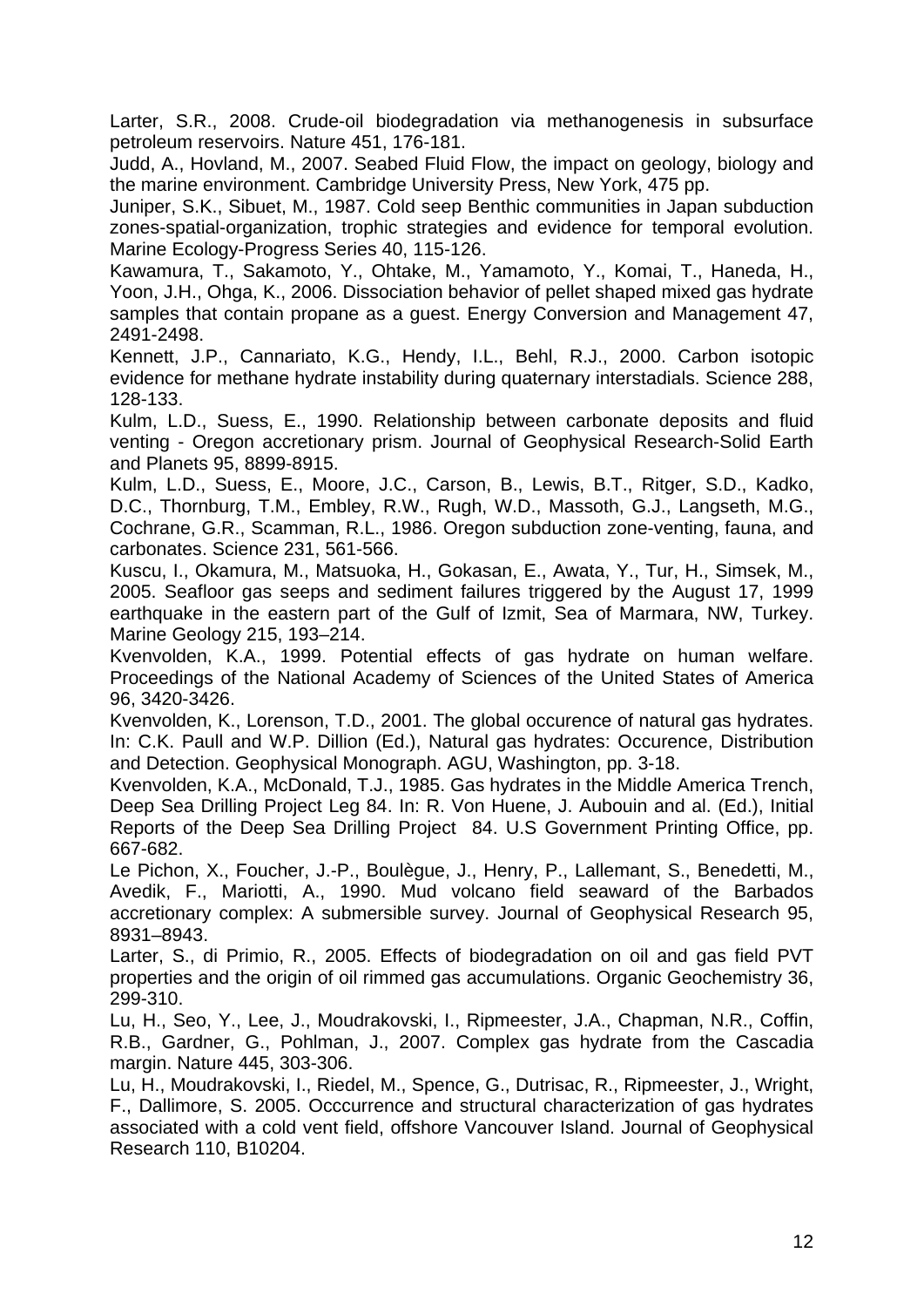Mak, T.W., McMullan, R.K., 1965. Polyhedral clathrate hydrates: X. Structure of the double hydrate of tetrahydrofuran and hydrogen sulfide. Journal of Chemical Physics 42, 2732-2737.

Makogon, Y.F., 1965. A gas hydrate formation in the gas saturated layers under low temperature. Gas Industry 5, 14-15.

Masterson, W.D., Dzou, L.I.P., Holba, A.G., Fincannon, A.L., Ellis, L., 2001. Evidence for biodegradation and evaporative fractionation in West Sak, Kuparuk and Prudhoe Bay field areas, North Slope, Alaska. Organic Geochemistry 32, 411–441.

McClusky, S., Balassanian, S., Barka, A., Demir, C., Ergintav, S., Georgiev, I., Gurkan, O., Hamburger, M., Hurst, K., Kahle, H., Kastens, K., Kekelidze, G., King, R., Kotzev, V., Lenk, O., Mahmoud, S., Mishin, A., Nadariya, M., Ouzounis, A., Paradissis, D., Peter, Y., Prilepin, M., Reilinger, R., Sanli, I., Seeger, H., Tealeb, A., Toksoz, M.N., Veis, G., 2000. Global Positioning System constraints on plate kinematics and dynamics in the eastern Mediterranean and Caucasus. Journal of Geophysical Research - Solid Earth 105, 5695-5719.

McMullan, R.K., Jeffrey, G.A., 1965. Polyhedral clathrate hydrates. IX. Structure of Ethylene Oxide Hydrate. Journal of Chemical Physics 42, 2725-2732.

Meade, B.J., Hager, B.H., McClusky, S.C., Reilinger, R.E., Ergintav, S., Lenk, O., Barka, A., Ozener, H., 2002. Estimates of seismic potential in the Sea of Marmara region from block models of secular deformation constrained by global positioning system measurements. Bulletin of the Seismological Society of America 92, 208-215.

Michelsen, M. L., Mollerup, J. M., 2004. Thermodynamic Models, Fundamentals and Computational Aspects, Tie-Line Publication, Denmark.

Milkov, A.V., 2005. Molecular and stable isotope compositions of natural gas hydrates: A revised global dataset and basic interpretations in the context of geological settings. Organic Geochemistry 36, 681-702.

Milkov, A.V., Claypool, G.E., Lee, Y.J., Sassen, R., 2005. Gas hydrate systems at Hydrate Ridge offshore Oregon inferred from molecular and isotopic properties of hydrate-bound and void gases. Geochimica et Cosmochimica Acta 69, 1007-1026.

Orange, D.L., Greene, H.G., Reed, D., Martin, J.B., McHugh, C.M., Ryan, W.B.F., Maher, N., Stakes, D., Barry, J., 1999. Widespread fluid expulsion on a translational continental margin: Mud Volcanoes, Fault Zones, Headless Canyons, and Organic-Rich Substrate in Monterey Bay, California. Geological Society of America Bulletin 111, 992-1009.

Pallaser, R.J., 2000. Recognising biodegradation in gas/oil accumulations through the  $\delta^{13}$ C composition of gas components. Organic Geochemistry 31, 1363–1373.

Pauling, L. and Marsh, R.E., 1952. The structure of chlorine hydrate. Proceedings of the National Academy of Sciences of the United States of America, 38, 112-118.

Pohlman, J.W., Canuel, E.A., Chapman, N.R., Spence, G.D., Whiticar, M.J., Coffin, R.B., 2005. The origin of thermogenic gas hydrates on the northern Cascadia Margin as inferred from isotopic (C-13/C-12 and D/H) and molecular composition of hydrate and vent gas. Organic Geochemistry 36, 703-716.

Rangin, C., Demirbag, E., Imren, C., Crusson, A., Normand, A., Le Drezen, E. and Le Bot, A., 2000. Marine atlas of the Sea of Marmara (Turkey). IFREMER, Brest.

Ripmeester, J.A., Ratcliffe, C.I., 1990. Xenon-129 NMR studies of clathrate hydrates: new guests for structure II and structure H. Journal of Physical Chemistry 94, 8773- 8776.

Ripmeester, J.A., Tse, J.S., Ratcliffe, C.I., Powell, B.M., 1987. A new clathrate hydrate structure. Nature, 325, 135-136.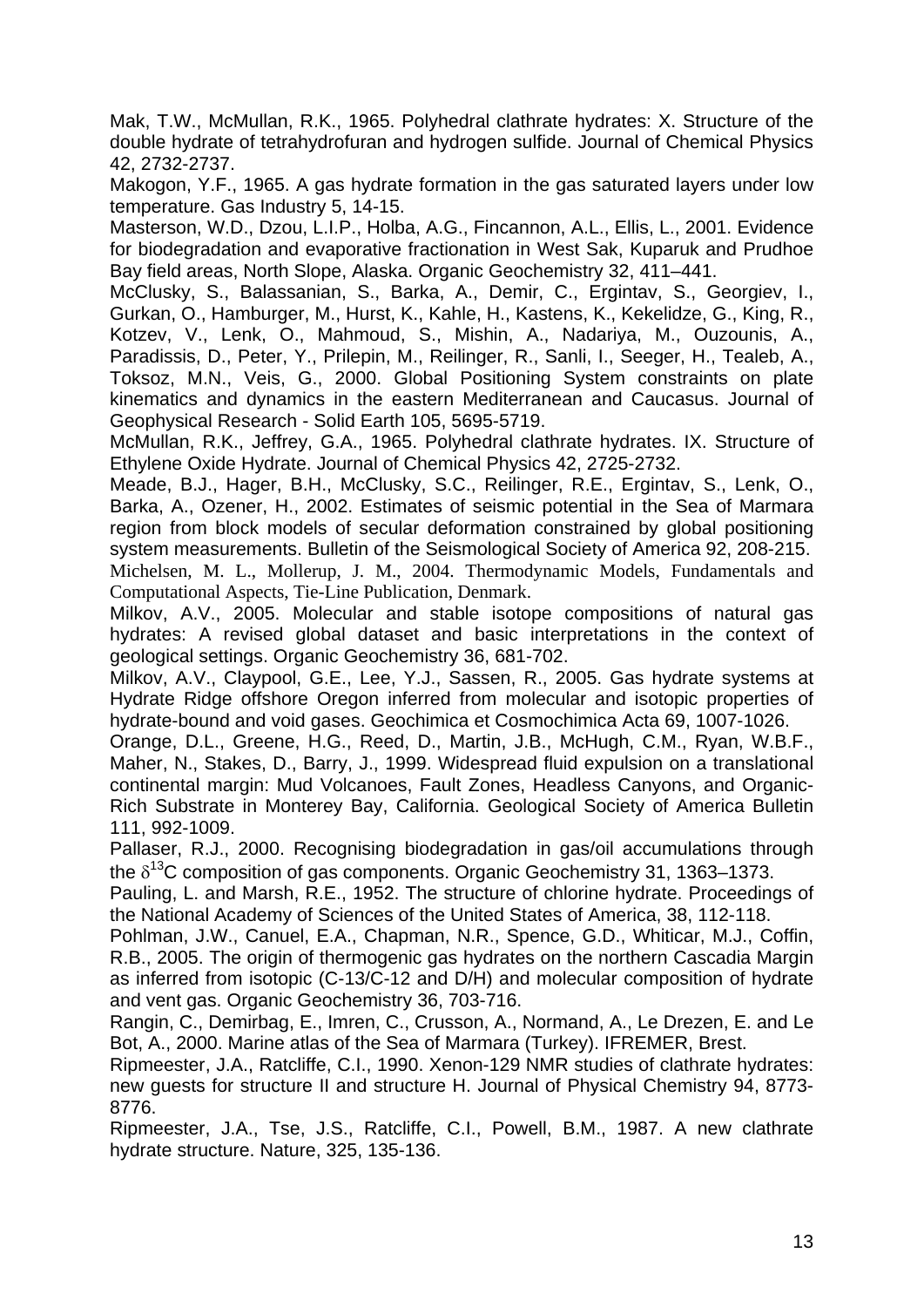Sassen, R., Joye, S., Sweet, S.T., DeFreitas, D.A., Milkov, A.V., MacDonald, I.R., 1999. Thermogenic gas hydrates and hydrocarbon gases in complex chemosynthetic communities, Gulf of Mexico continental slope. Organic Geochemistry 30, 485-497.

Sassen, R., Losh, S.L., Cathles, L., Roberts, H.H., Whelan, J.K., Milkov, A.V., Sweet, S.T., DeFreitas, D.A., 2001a. Massive vein-filling gas hydrate: relation to ongoing gas migration from the deep subsurface in the Gulf of Mexico. Marine and Petroleum Geology 18, 551-560.

Sassen, R., MacDonald, I.R., 1997. Hydrocarbons of experimental and natural gas hydrates, Gulf of Mexico continental slope. Organic Geochemistry 26, 289-293.

Sassen, R., Roberts, H.H., Aharon, P., Larkin, J., Chinn, E.W., Carney, R., 1993. Chemosynthetic bacterial mats at cold hydrocarbon seeps, Gulf of Mexico continental-slope. Organic Geochemistry 20, 77-89.

Sassen, R., Sweet, S.T., Milkov, A.V., DeFreitas, D.A., Kennicutt, M.C., 2001b. Thermogenic vent gas and gas hydrate in the Gulf of Mexico slope: Is gas hydrate decomposition significant? Geology 29, 107-110.

Schoell, M., 1988. Multiple origins of methane in the earth. Chemical Geology 71, 1- 10.

Sloan, E.D., 1998. Clathrate Hydrates of Natural Gases, Second Edition, Revised and Expanded. Marcel Dekker, New York.

Sloan, E.D., Koh, C.A., 2008. Clathrate Hydrates of Natural Gases, Third Edition. Chemical Industries 119. CRC Press, Boca Raton.

Subramanian, S., Sloan, E.D., 2002. Trends in vibrational frequencies of guests trapped in clathrate hydrate cages. Journal of Physical Chemistry B, 106, 4348-4355.

Sultan, N., Foucher, J.P., Cochonat, P., Tonnerre, T., Bourillet, J.F., Ondreas, H., Cauquil, E., Grauls, D., 2004. Dynamics of gas hydrate: case of the Congo continental slope. Marine Geology 206, 1-18.

Sum, A.K., Burruss, R.C., Sloan, E.D., 1997. Measurement of clathrate hydrates via Raman spectroscopy. Journal of Physical Chemistry B 101, 7371-7377.

Takeya, S., Kida, M., Minami, H., Sakagami, H., Hachikubo, A., Takahashi, N., Shoji, H., Soloviev, V., Wallmann, K., Biebow, N., Obzhirov, A., Salomatin, A., Poort, J., 2006. Structure and thermal expansion of natural gas clathrate hydrates. Chemical Engineering Science 61, 2670.

Trehu, A.M., Torres, M.E., Moore, G.F., Suess, E., Bohrmann, G., 1999. Temporal and spatial evolution of a gas hydrate-bearing accretionary ridge on the Oregon continental margin. Geology 27, 939-942.

Tulk, C.A., Ripmeester, J.A., Klug, D.D., 2000. The application of Raman spectroscopy to the study of gas hydrates. Annals of the New York Academy of Sciences 912, 859-872.

Uchida, T., Hirano, T., Ebinuma, T., Narita, H., Gohara, K., Mae, S., Matsumoto, R., 1999. Raman spectroscopic determination of hydration number of methane hydrates. Environmental and Energy Engineering 45, 12.

Uchida, T., Takeya, S., Kamata, Y., Ikeda, I.Y., Nagao, J., Ebinuma, T., Narita, H., Zatsepina, O., Buffett, B.A., 2002. Spectroscopic observations and thermodynamic calculations on clathrate hydrates of mixed gas containing methane and ethane: Determination of structure, composition and cage occupancy. Journal of Physical Chemistry B 106, 12426-12431.

Uchida, T., Takeya, S., Kamata, Y., Ohmura, R., Narita, H., 2007. Spectroscopic measurements on binary, ternary, and quaternary mixed-gas molecules in clathrate structures. Industrial & Engineering Chemistry Research 46, 5080-5087.

Van der Waals, J.H., Platteeuw, J.C., 1959. Clathrate Solutions. Advances in Chemical Physics 2, 1.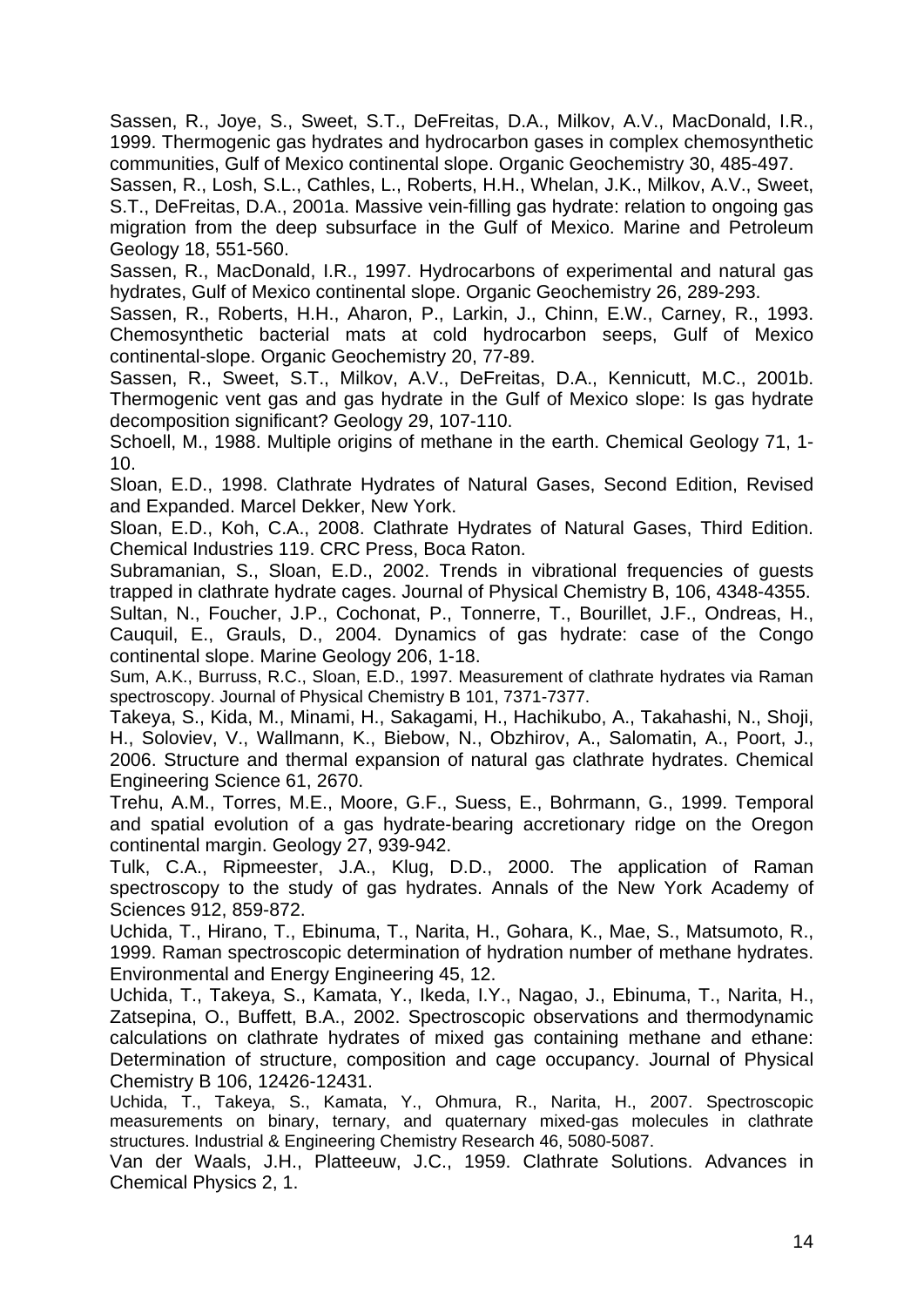Von Stackelberg, M., Muller, H.R., 1951. On the structure of gas hydrates. The Journal of Chemical Physics 19, 1319-1320.

Whiticar, M.J., 1999. Carbon and hydrogen isotope systematics of bacterial formation and oxidation of methane. Chemical Geology 161, 291-314.

Whiticar, M.J., Faber, E., Schoell, M., 1986. Biogenic methane formation in marine and fresh-water environments -  $CO<sub>2</sub>$  reduction vs acetate fermentation isotope evidence. Geochimica et Cosmochimica Acta 50, 693-709.

Yefremova, A.G., Zhizhchenko, B.P., 1974. Occurence of crystal hydrates of gas in sediments of modern marine basins. Doklady Akad Nauk SSSR 214, 1179-1181.

Yousuf, M., Qadri, S.B., Knies, D.L., Grabowski, K.S., Coffin, R.B., Pohlman, J.W., 2004. Novel results on structural investigations of natural minerals of clathrate hydrates. Applied Physics A 78, 925.

Zitter, T.A.C., Henry, P., Aloisi, G., Delaygue, G., Çagatay, M.N., Mercier de Lepinay, B., Al-Samir, M., Fornacciari, F., Tesmer, M., Pekdeger, A., Wallmann, K., Lericolais, G., 2008. Cold seeps along the main Marmara Fault in the Sea of Marmara (Turkey). Deep Sea Research Part I: Oceanographic Research Papers 55, 552-570.

Zitter, T.A.C., Huguen, C., ten Veen, J., Woodside, J.M., 2006. Tectonic control on Mud Volcanism in the Anaximander Mountains. In: Y. Dilek and S. Pavlides (Ed.), Post Collisional Tectonics and Magmatism in the Eastern Mediterranean Region. Geological Society of America, Special Paper, pp. 615-631.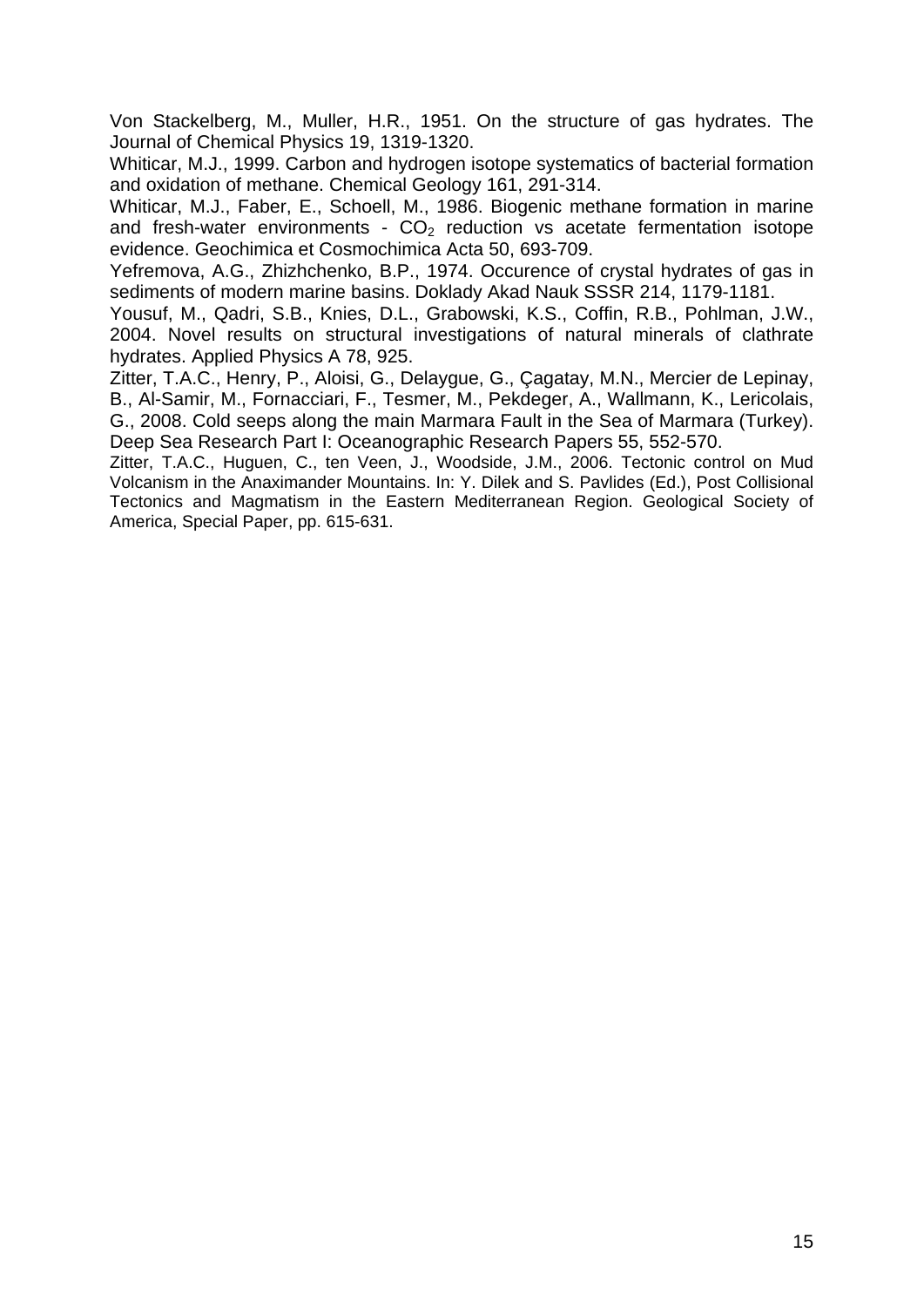### **Figures**



**Fig. 1.** Bathymetric map of the Sea of Marmara showing the sampling locations of gas hydrates and gas bubbles. Abbreviations: TB, Tekirdağ Basin; CB, Central Basin; KB, Kumbergaz Basin; ÇB, Çinarcik Basin; WH, Western High; CH, Central High (after Rangin et al.; 2000).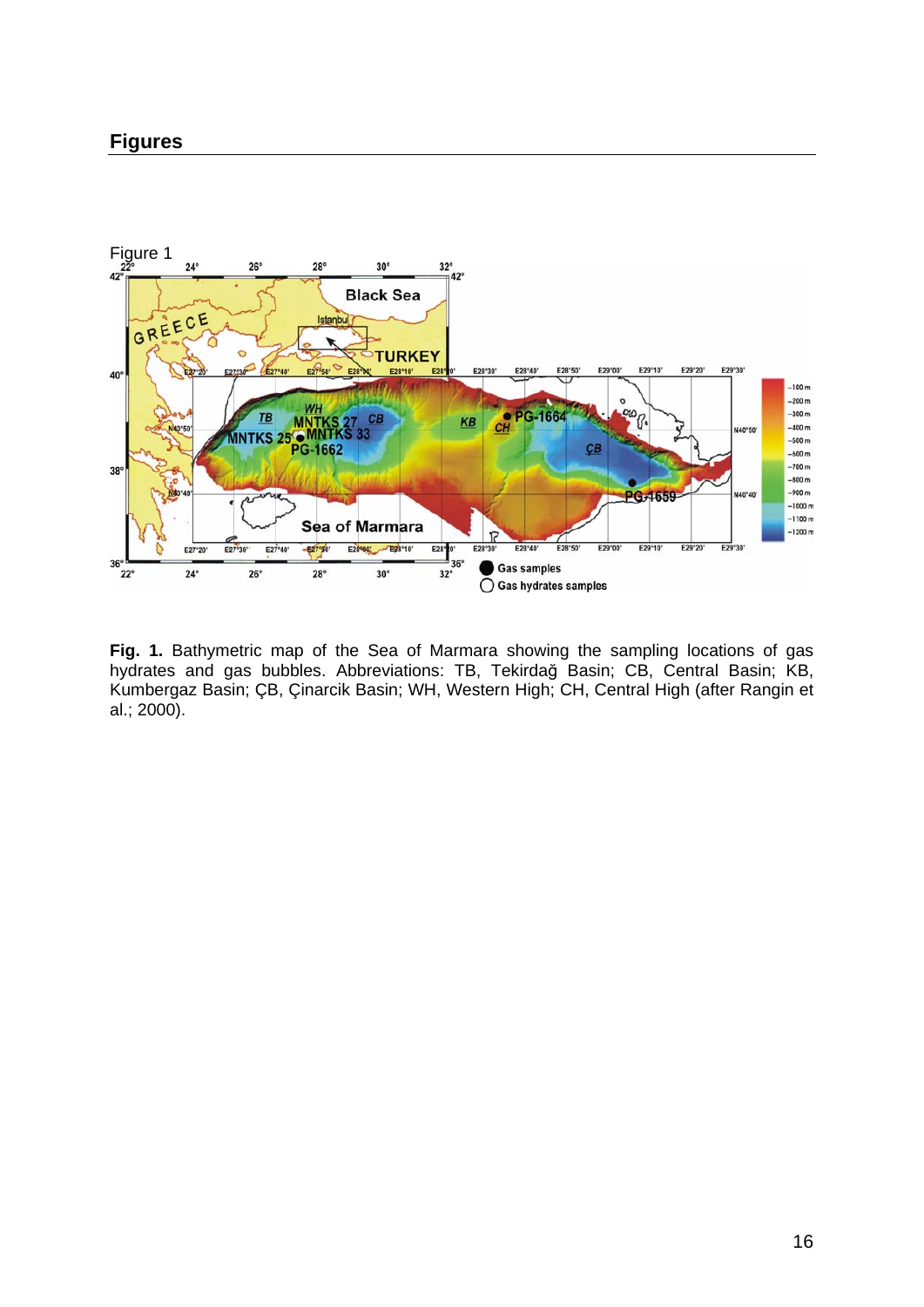Figure 2



**Fig. 2.** Determination of the origin of hydrate-bound and bubble gases. a) Relationship between the stable carbon isotope composition ( $\delta^{13}$ C) of CH<sub>4</sub> and C<sub>1</sub>/(C<sub>2</sub> + C<sub>3</sub>) ratio (modified from Whiticar, 1999). Bacterial  $CH_4$ , as found in the bubbles PG-1659 is characterized by depletion in <sup>13</sup>C and a high  $C_1/(C_2 + C_3)$  ratio compared to thermogenic CH<sub>4</sub> (bubbles PG-1662, PG-1664 and gas hydrate MNTKS 27). b) Relationship between the stable carbon isotope composition ( $\delta^{13}C$ ) of CH<sub>4</sub> and C<sub>2</sub> in bubbles and hydrate-bound gases (modified from Milkov, 2005). Bubbles PG-1659 contain bacterial  $CH_4$ , but  $C_2$  has a thermogenic origin, compared to bubbles PG-1662, PG-1664 and gas hydrate MNTKS 27, which contain both thermogenic  $CH<sub>4</sub>$  and  $C<sub>2</sub>$ .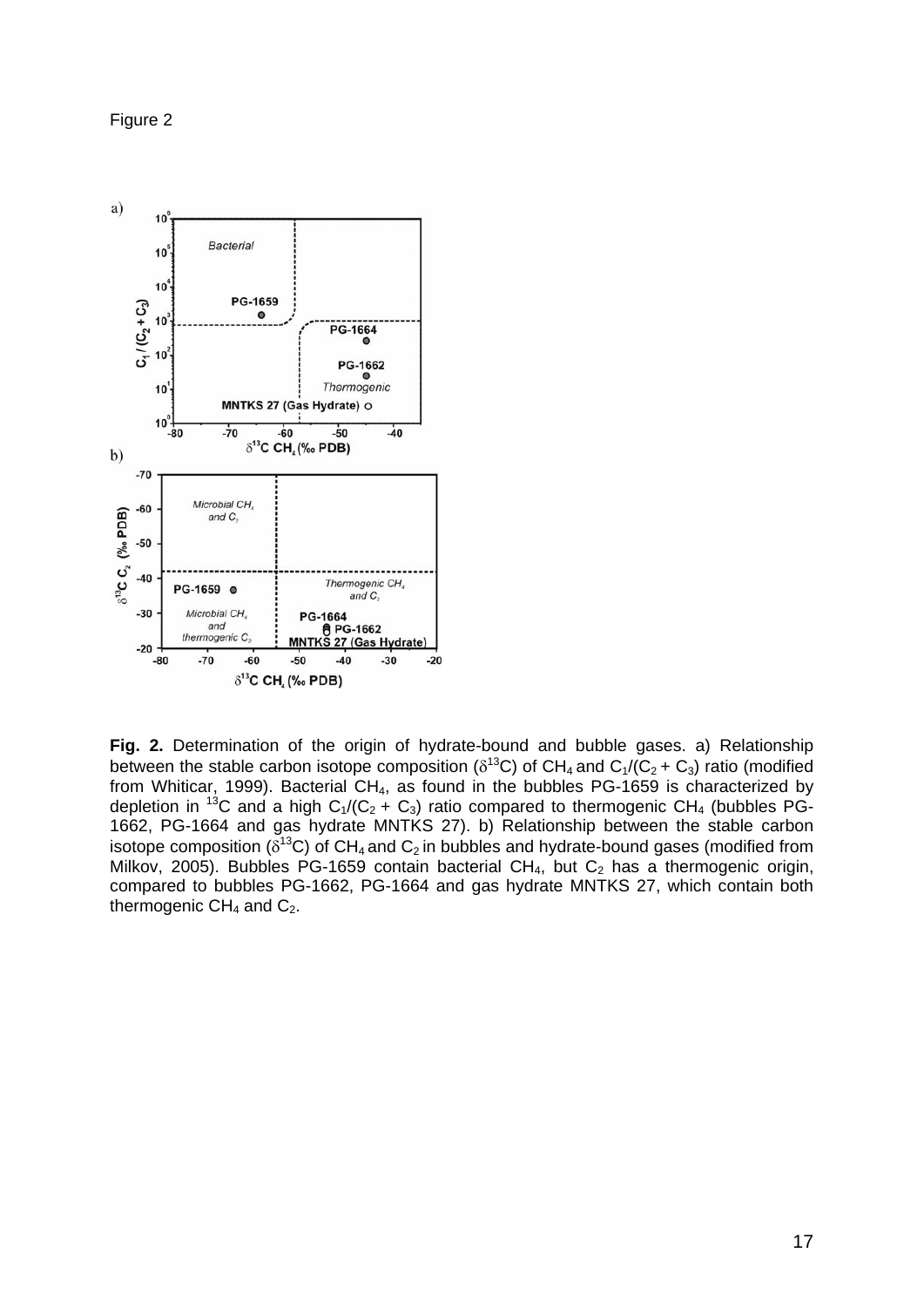



**Fig. 3.** Typical Raman spectra of natural gas hydrate recorded at atmospheric pressure and 133 K. Connected points correspond to the raw spectrum data. Dotted lines represent the deconvoluted Raman peaks by fitting with a Voigt model. a) C-H stretching spectral regions of hydrocarbons is observed between 2800 and 3000 cm<sup>-1</sup>. The spectral region at ~3100 cm<sup>-1</sup> 1 corresponds to the O-H spectral region of water. The weak band at  $\sim$ 3053 cm<sup>-1</sup> characterizes the presence of hydrates and is assigned to an overtone of methane. b) Enlarged view of the C-H stretching spectral regions of hydrocarbons. The twin bands at ~2903 and ~2913 cm<sup>-1</sup> are attributed to CH<sub>4</sub> trapped in the large cages ( $5^{12}6^4$ ) and small cages  $(5^{12})$  of the type II structure. Asterisks marked the bands attributed to C-H stretching modes of  $C_2H_6$ ,  $C_3H_8$  and  $\dot{r} - C_4H_{10}$ .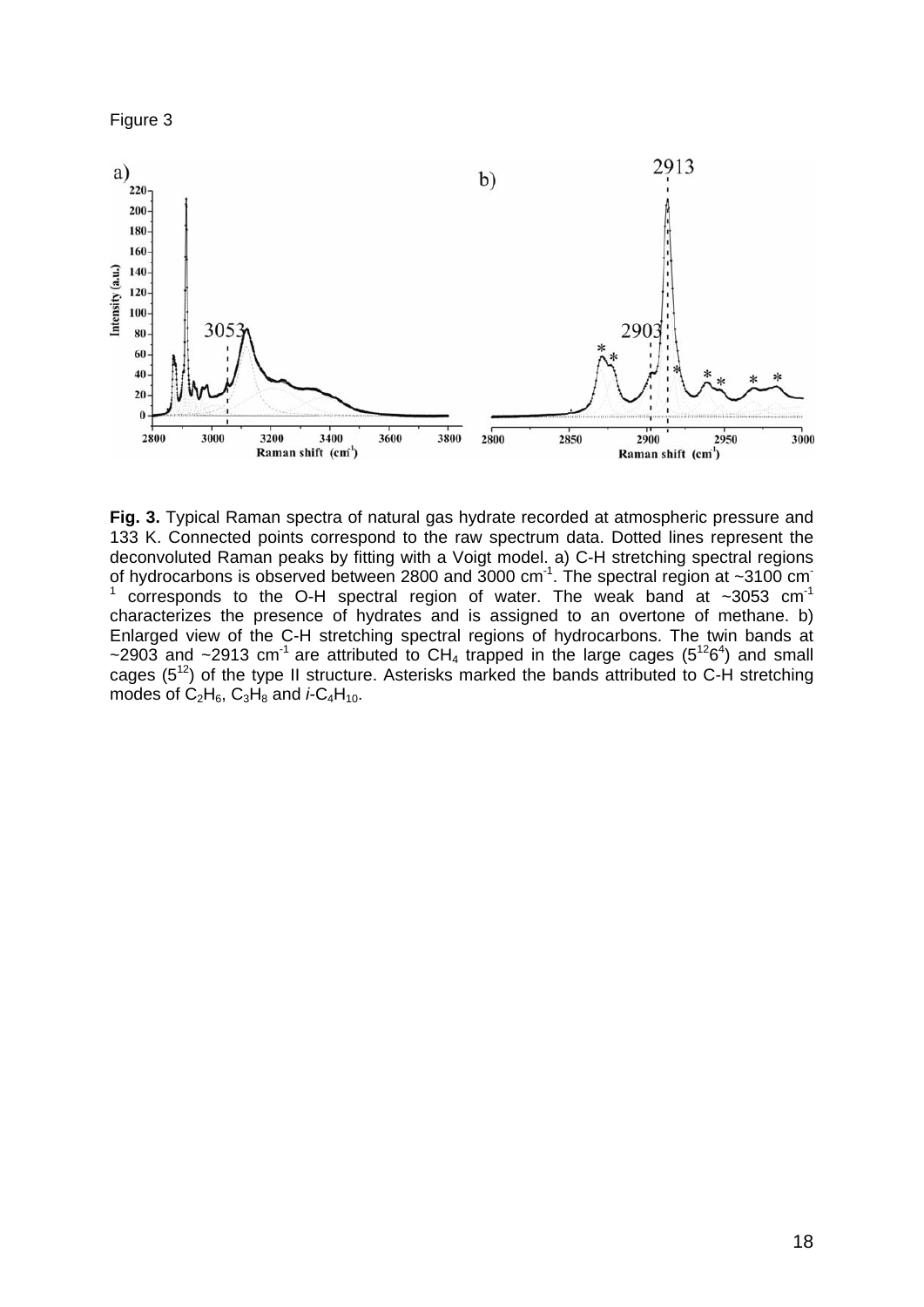



Fig. 4. a) C-C stretching spectral region of hydrocarbons (between 750 and 1050 cm<sup>-1</sup>). The bands at ~812 cm<sup>-1</sup>, ~876 cm<sup>-1</sup> and ~992 cm<sup>-1</sup> are attributed to the C-C stretching of  $\dot{r}C_4H_{10}$ ,  $C_3H_8$  and  $C_2H_6$ , respectively, in the large cages (5<sup>12</sup>6<sup>4</sup>) of type II structure. The band at ~975  $cm<sup>-1</sup>$  has not yet been assigned. b) C-O stretching spectral region (between 1250 and 1400 cm<sup>-1</sup>). The bands at ~1274 cm<sup>-1</sup> and ~1380 cm<sup>-1</sup> can reasonably be attributed to the  $v_1$ (symmetric stretching C-O-C) and  $2v_2$  (overtone of the bending mode) of the  $CO_2$  molecules in a type II structure, whereas the band at  $\sim$ 1328 cm<sup>-1</sup> has not yet been assigned.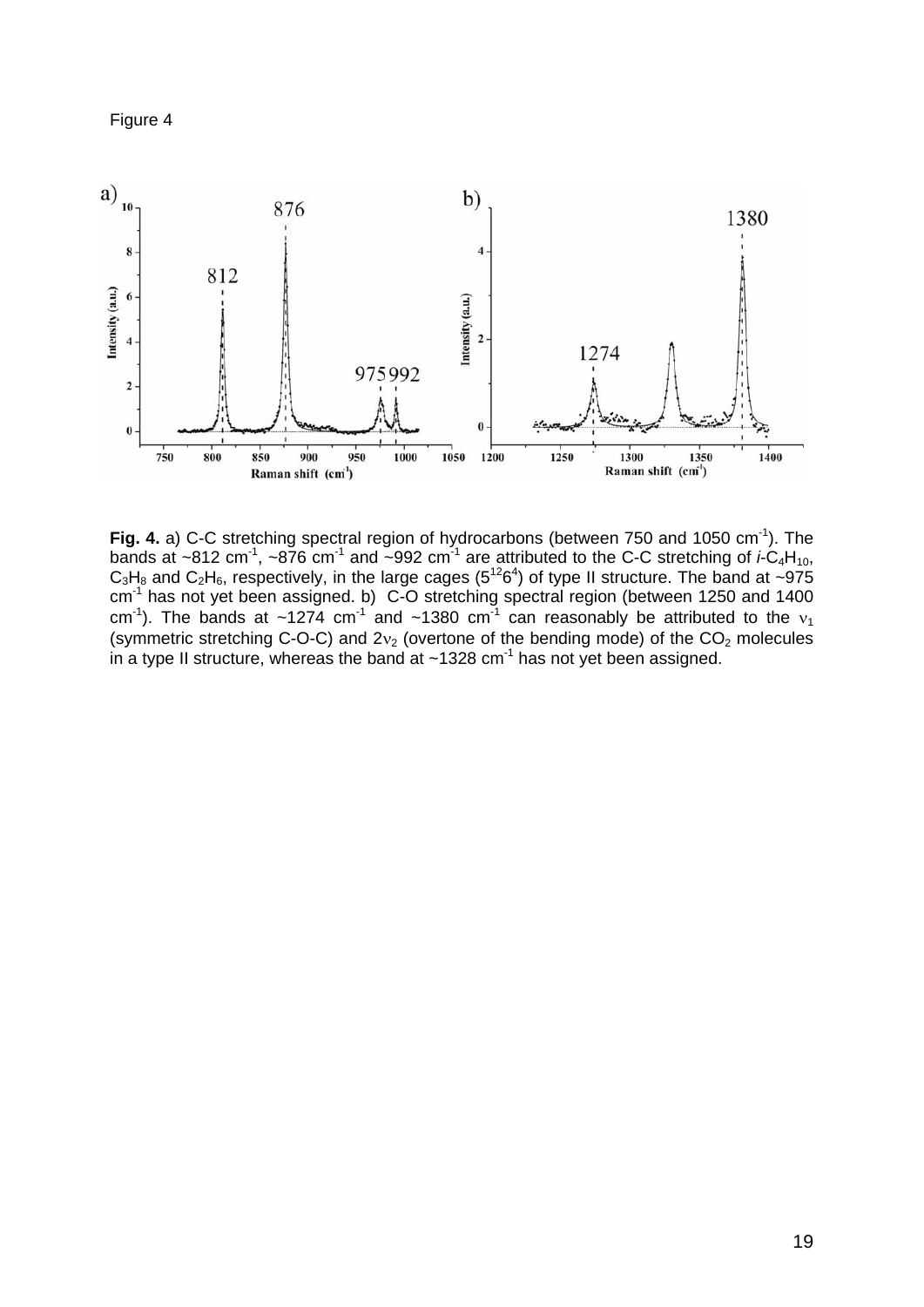



**Fig. 5.** Stability field of natural gas hydrate: a) deduced from gas composition of bubbles PG-1662 (Western High). The temperature and pressure conditions at the seafloor are respectively 14.5°C and 6.69 MPa. Gas hydrates are stable at such temperature and pressure conditions and the thickness of the hydrate stability zone in the sediment (shown by shaded region) can reach about one hundred meters depth, with a maximum temperature and pressure of 19°C and 7.84 MPa respectively. b) deduced from gas composition of bubbles PG-1659 (Çınarcık Basin). The temperature and pressure conditions at the seafloor are respectively 14.5°C and 12 MPa. In these conditions, which correspond to the uppermost range for gas hydrate formation, gas hydrate could form only in the first meters of sediments, but no gas hydrate associated with the PG-1659 gas bubbles have been recovered at 1200 m water depth.

### **Tables**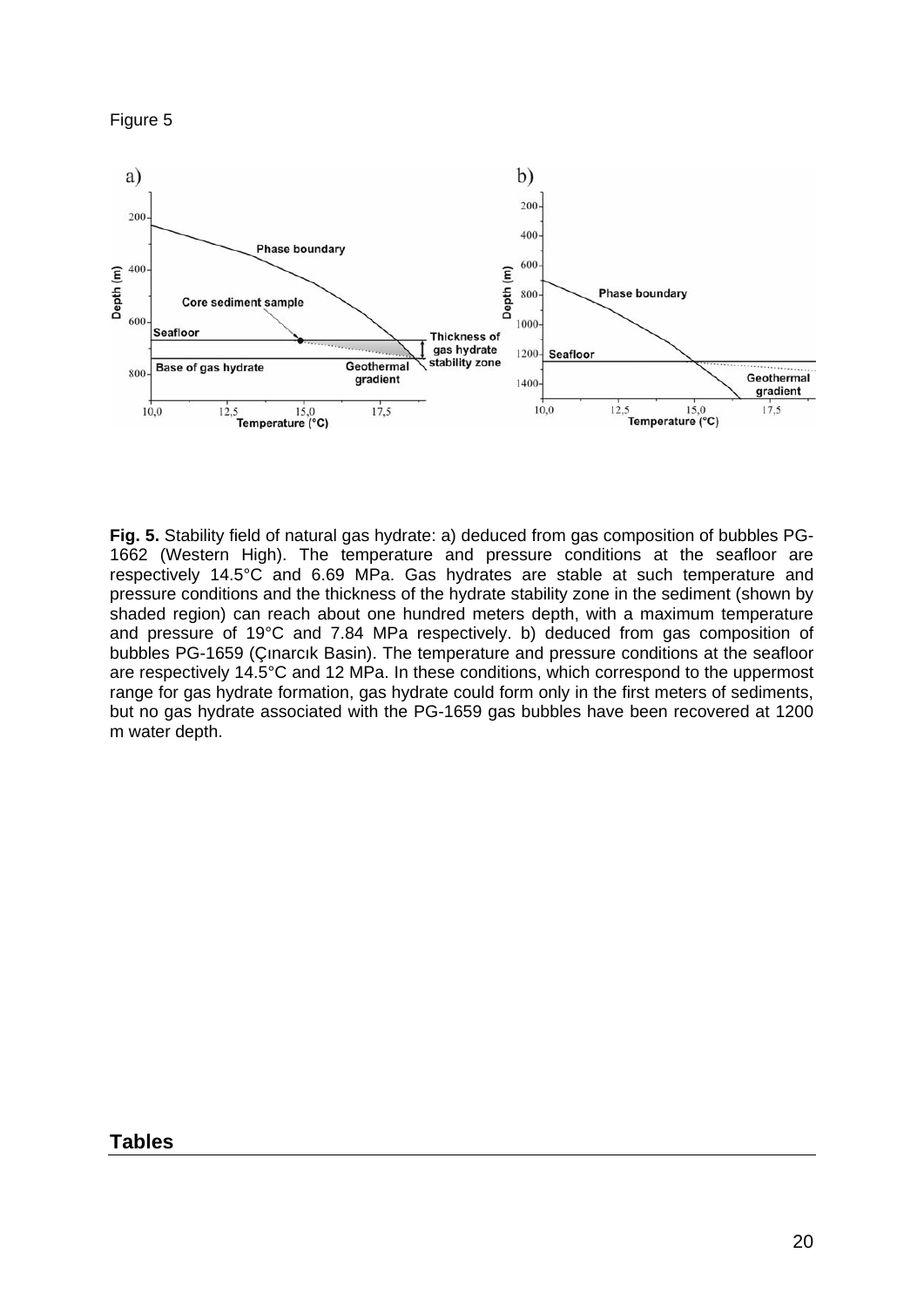**Table 1.** Gas and isotopic composition of gas bubbles (PG-1659, PG-1662 and PG-1664), and gas hydrate (MNTKS 27). Isotopic measurements have been performed at Isolab laboratory, the Netherlands except data in brackets obtained at TUBITAK Marmara Research Centre.

|                 |                                                           |                                                                    | <b>Gas bubbles</b>                                      |                                                                    |                                                  |                                                             |                          |                                                          | <b>Gas hydrate</b>                             |                        |
|-----------------|-----------------------------------------------------------|--------------------------------------------------------------------|---------------------------------------------------------|--------------------------------------------------------------------|--------------------------------------------------|-------------------------------------------------------------|--------------------------|----------------------------------------------------------|------------------------------------------------|------------------------|
|                 | <b>PG-1659</b><br><b>Çinarcik Basin</b><br>Lat: 29°07.0 N |                                                                    | <b>PG-1662</b><br><b>Western High</b><br>Lat: 27°46.8 N |                                                                    | PG-1664<br><b>Central High</b><br>Lat: 28°35.0 N |                                                             |                          | <b>MNTKS 27</b><br><b>Western High</b><br>Lat: 27°46.6 N |                                                |                        |
|                 |                                                           |                                                                    |                                                         |                                                                    |                                                  |                                                             |                          |                                                          |                                                |                        |
|                 |                                                           |                                                                    |                                                         |                                                                    |                                                  |                                                             |                          |                                                          |                                                |                        |
|                 | Long: 40°43.0 E                                           |                                                                    | Long: 40°49.1 E                                         |                                                                    | Long: 40°51.7 E                                  |                                                             |                          | Long: 40°48.9 E                                          |                                                |                        |
|                 | Water depth: 1248 m                                       |                                                                    | Water depth: 648 m                                      |                                                                    | Water depth: 329 m                               |                                                             |                          | Water depth: 669 m                                       |                                                |                        |
| Component       | <b>Composition</b><br>$(\%)$                              | $\delta^{13}C$<br>$(% \mathcal{L}_{0}\rightarrow \mathcal{L}_{1})$ | <b>Composition</b><br>$(\%)$                            | $\delta^{13}C$<br>$(% \mathcal{L}_{0}\rightarrow \mathcal{L}_{1})$ | <b>Composition</b><br>$(\%)$                     | $\delta^{13}C$<br>$(% \mathcal{L}_{0}\cap \mathcal{L}_{1})$ | $\delta D$<br>$%$ SMOW)  | <b>Composition</b><br>(%)                                | $\delta^{13}C$<br>$(% \mathcal{L}_{0})$ $PDB)$ | $\delta D$<br>(‰ SMOW) |
| CH <sub>4</sub> | 99.63                                                     | $-64.1$                                                            | 90.90                                                   | $-44.4$                                                            | 98.86                                            | $-44.4$                                                     | $-210$                   | 66.10                                                    | $-44.1(-45)$                                   | $-219$                 |
| C <sub>2</sub>  | 0.0048                                                    | $-37.6$                                                            | 1.23                                                    | $-25.7$                                                            | 0.48                                             | $-22.8$                                                     | $-119$                   | 1.23                                                     | $-23.4(-24)$                                   | $-116$                 |
| $C_3$           | 0.0012                                                    | $-30.9$                                                            | 2.50                                                    | $-21.1$                                                            | 0.24                                             | $-9.8$                                                      | $-132$                   | 18.8                                                     | $-21.8$                                        | $-151$                 |
| $i-C_4$         | 0.00030                                                   | $-30.2$                                                            | 0.93                                                    | $-28$                                                              | 0.0039                                           | $-19.4$                                                     | $-132$                   | 9.50                                                     | $-27.6(-30)$                                   | $-155$                 |
| $n-C_4$         | 0.00030                                                   | $-27.8$                                                            | 0.15                                                    | $-20.1$                                                            | 0.001                                            | $-8.9$                                                      | $\blacksquare$           | 0.19                                                     | $-22.9$                                        |                        |
| $neo-C5$        | 0                                                         |                                                                    | 0.0034                                                  | $\overline{\phantom{a}}$                                           | 0.003                                            | $-24.7$                                                     | $\blacksquare$           | 0.041                                                    | $-25.6$                                        |                        |
| $i-C5$          | 0.00020                                                   | $-28.3$                                                            | 0.31                                                    | $-25.3$                                                            | 0.0007                                           | $-16.6$                                                     |                          | 0.048                                                    | $-25.7$                                        |                        |
| $n-C5$          | 0                                                         |                                                                    | 0.010                                                   | $-18.9$                                                            | 0.0003                                           | $-20.1$                                                     | $\blacksquare$           | 0.0002                                                   |                                                |                        |
| $C_6+$          | 0.0007                                                    | $\overline{\phantom{a}}$                                           | 0.0017                                                  | $\blacksquare$                                                     | 0.007                                            |                                                             | $\overline{\phantom{a}}$ | 0.041                                                    |                                                |                        |
| $N_2$           | 0.26                                                      | $\blacksquare$                                                     | 0                                                       | $\overline{\phantom{a}}$                                           | 0.26                                             |                                                             | $\overline{\phantom{a}}$ | 0                                                        |                                                |                        |
| CO <sub>2</sub> | 0.10                                                      | $-6.4$                                                             | 3.90                                                    | 29.1                                                               | 0.36                                             | 25.4                                                        | $\overline{\phantom{a}}$ | 4.0                                                      | 25.6                                           |                        |
| $C_1/(C_2+C_3)$ | 16600                                                     |                                                                    | 24.4                                                    |                                                                    | 137                                              |                                                             | $\overline{\phantom{a}}$ | 3.3                                                      |                                                |                        |